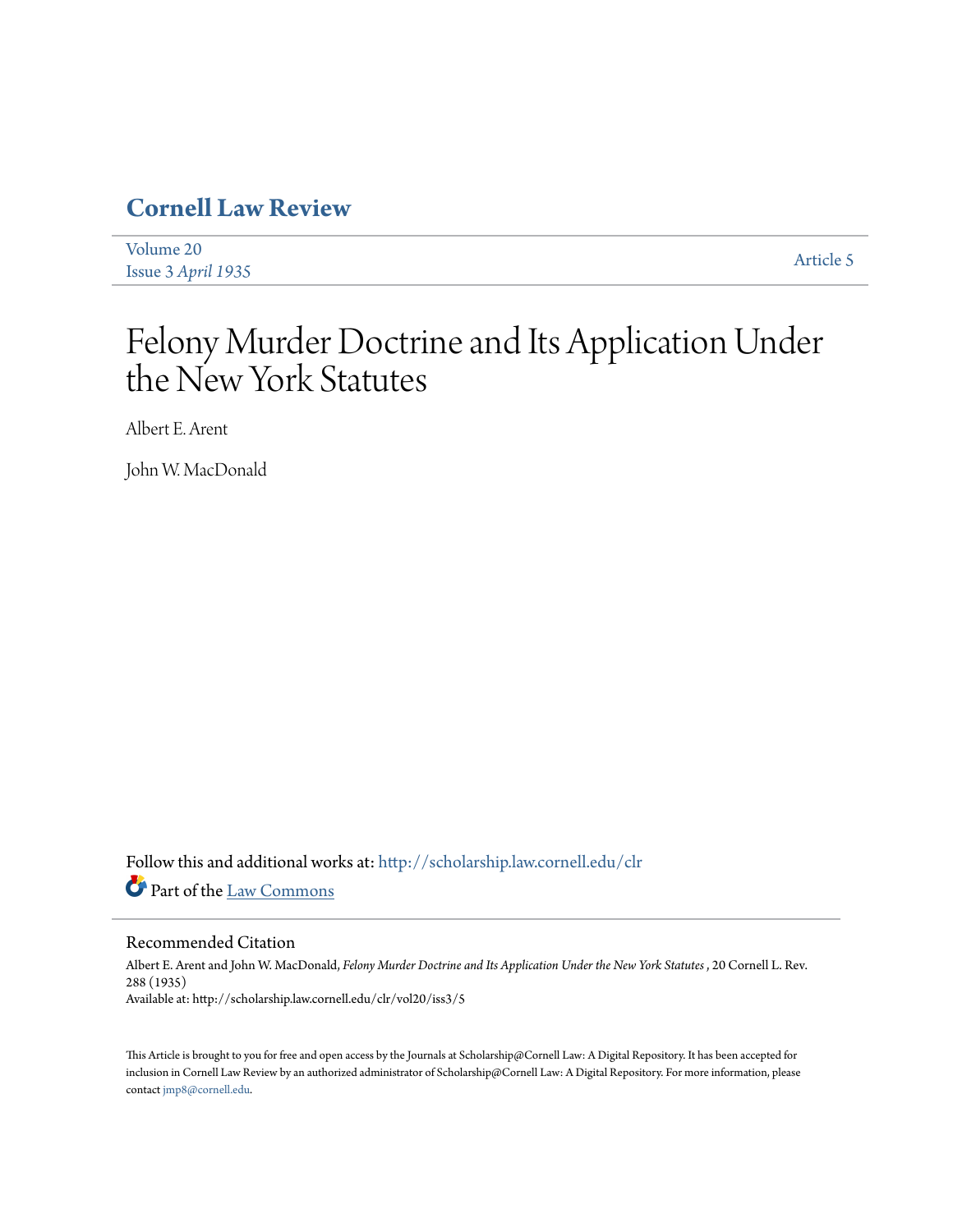# **THE FELONY MURDER DOCTRINE AND ITS APPLICATION UNDER THE NEW YORK STATUTES**

#### ALBERT **E. ARENT**

#### JOHN W. MACDONALD

Although the felony murder doctrine has existed in the common law for several centuries, it is difficult to state its precise scope. In its broadest form it brings within the definition of murder all homicides committed in the perpetration of any felony, regardless of whether there existed an intention to cause death or great bodily harm. Yet the decisions, whether in New York or elsewhere, except in dicta, have never supported such a statement; if a rule were to be extracted from the actual holdings of the cases, it would be confined within much narrower boundaries. In the United States the felony murder doctrine has found its way into the statutes of nearly all the statesapparently without provoking any serious doubts as to its merits and without leading to any clearer definition of its scope. In the following pages the New York law of felony murder will be examined against its common law background and in comparison with the law of other jurisdictions in an effort to determine what limits should be placed upon its application-first as to the persons committing the homicide and then as to their associates in the underlying felony.

### FELONY MURDER **AT** COMMON LAW'

"Lawyer: A third kind of homicide is when a man kills another either **by** misfortune, or in the necessary defense of himself,

'At common law murdet was homicide with malice aforethought. Malice aforethought consisted of any of the following states of mind:

**i.** An intention to cause the death of, or grevious bodily harm to, any person, whether such person is the person actually killed or not.

**2.** Knowledgethattheactor omission which causes death willprobably causethe death of, or grievous bodily harm to, some person, whether the person killed or another, although such knowledge is accompanied **by** indifference whether death or grievous bodily harm is caused or not, or **by** a wish that it may not be caused.

3. An intent to oppose **by** force any officer of justice in arresting or keeping in custody a person whom he has a right to arrest or keep in custody, or in keeping the peace.

4. Anintent to commit any felony whatever. 3 **STEPHEN, HiSTORY OF THE** CRIM-**INAL** LAW **OF ENGLAND (1883) 21.**

Query, under point 2, whether actual knowledge of the dangerous character of the act or omission is necessary. An intention to do an act which will probably

Ĵ,

Ń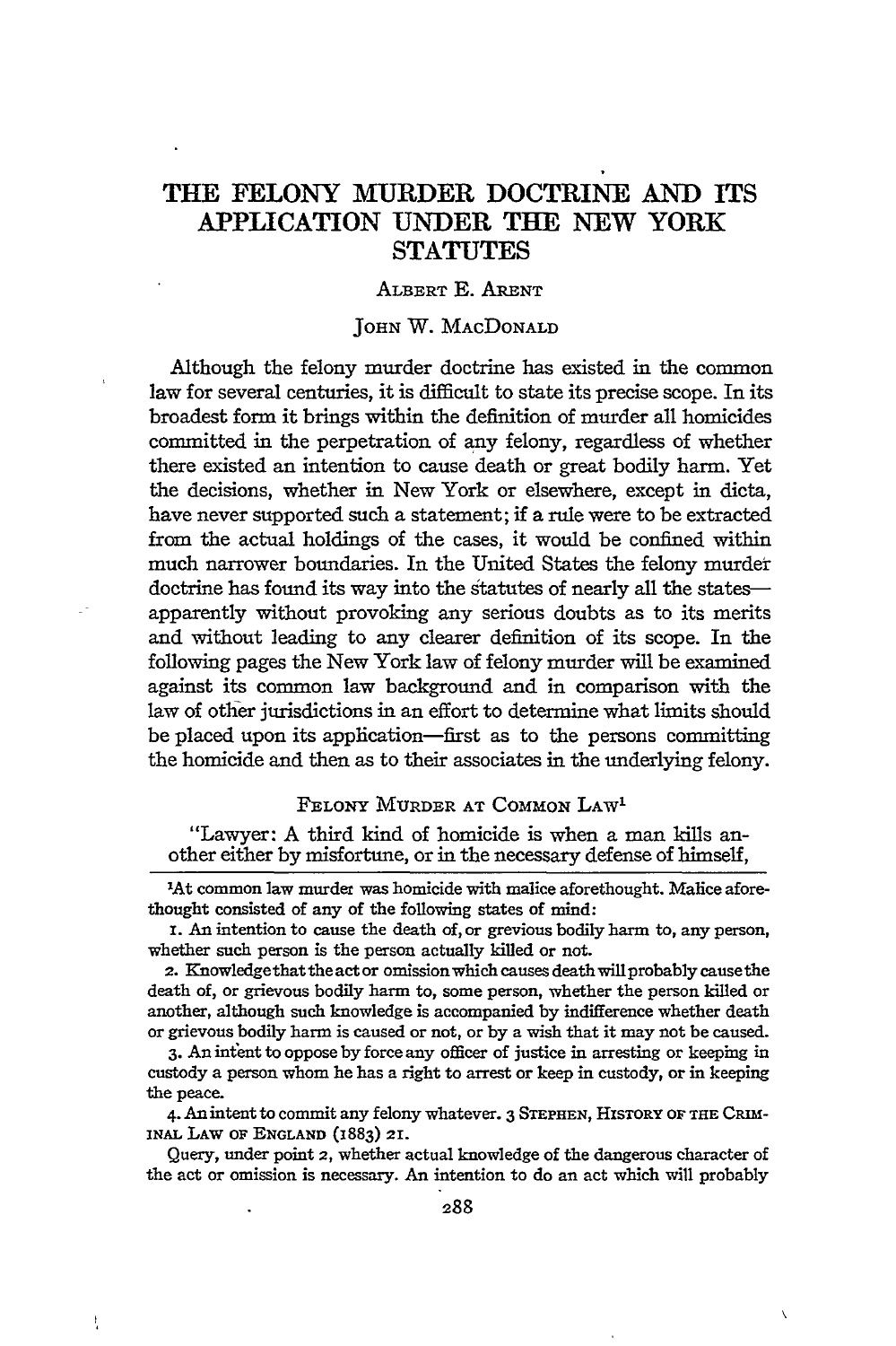or of the King, or of his laws; for such killing is neither felony nor crime, saving, as Sir Edward Coke says (3 Inst. p. 56), that if the act that the man is doing, when he kills another man, be unlawful, then it is murder. As, if A meaning to steal a deer in the park of B, shooteth at the deer, and by a glance of the arrow killeth a boy that is hidden in a bush, this is murder, for that the act was unlawful; but if the owner of the park had done the like, shooting at his own deer, it had been by misadventure, and no felony.

"Philosopher: This is not distinguished by any statute but is the *common law* only of Sir Edward Coke. I believe not a word of it. If a boy be robbing an appletree, and falleth thence upon a man that stands under it and breaks his neck, but by the same chance saveth his own life, Sir Edward Coke, it seems, will have him hanged for it, as if he had fallen of prepensed malice. All that can be called crime in'this business is but a simple trespass, to the damage perhaps of sixpence or a shilling. I confess the trespass was an offense against the law, but the falling was none, nor was it by the trespass but by the falling that a man was slain; and as he ought to be quit of the killing, so he ought to make restitution for the trespass."<sup>2</sup>

As early as **1536** it was held that if a person was killed accidentally by one of the members of a band engaged in a felonious act, all could be found guilty of murder.3 Coke's statement went further, declaring that death resulting from any unlawful act was murder. Foster narrowed this rule to unlawful acts which were also felonious and *malum in se.4* It is from Blackstone's statement of the rule that the felony murder doctrine has become most widely known:

"When an involuntary killing happens in consequence of an unlawful act, it will be either murder or manslaughter, according to the nature of the act which occasioned it. If it be in prosecution of a felonious intent or in its consequences naturally tended to bloodshed, it will be murder; but if no more was intended than a mere civil trespass, it will only amount to manslaughter."5

kill or do great bodily harm may in itself be sufficient to make the ensuing homicide murder, regardless of whether the actor *knew* that such result would probably follow. **CLARK AND MARSHALL,** CRIMES (3d ed. 1927) § **244.**

For an excellent discussion of the whole subject of malice aforethought, see Perkins, *A Re-examination of Malice Aforethought* (1934) 43 YALE L. **J. 537.** On the particular subject of this section, see Brown, *Constructive Murder and Felonious Intent* **(1909)** 34 LAw **MAG. & REv. 453;** *"Constructive Murder"* (z929) **67 L. J. 450.**

**26** HOBBES, **ENGLISH** WORKS (Molesworth ed. 1840), *Dialogue of the Common Laws,* **86, 87.**

3Mansell & Herbert's Case, **2** Dyer 128b (I536). <sup>4</sup>

FoSTER **C. C.** (1791) 258; 8 **HOLDSWORTH,** HISTORY OF THE ENGLISH LAW **(1926)** 435, 536.

**54** BL. **COMM.** \*192, 193.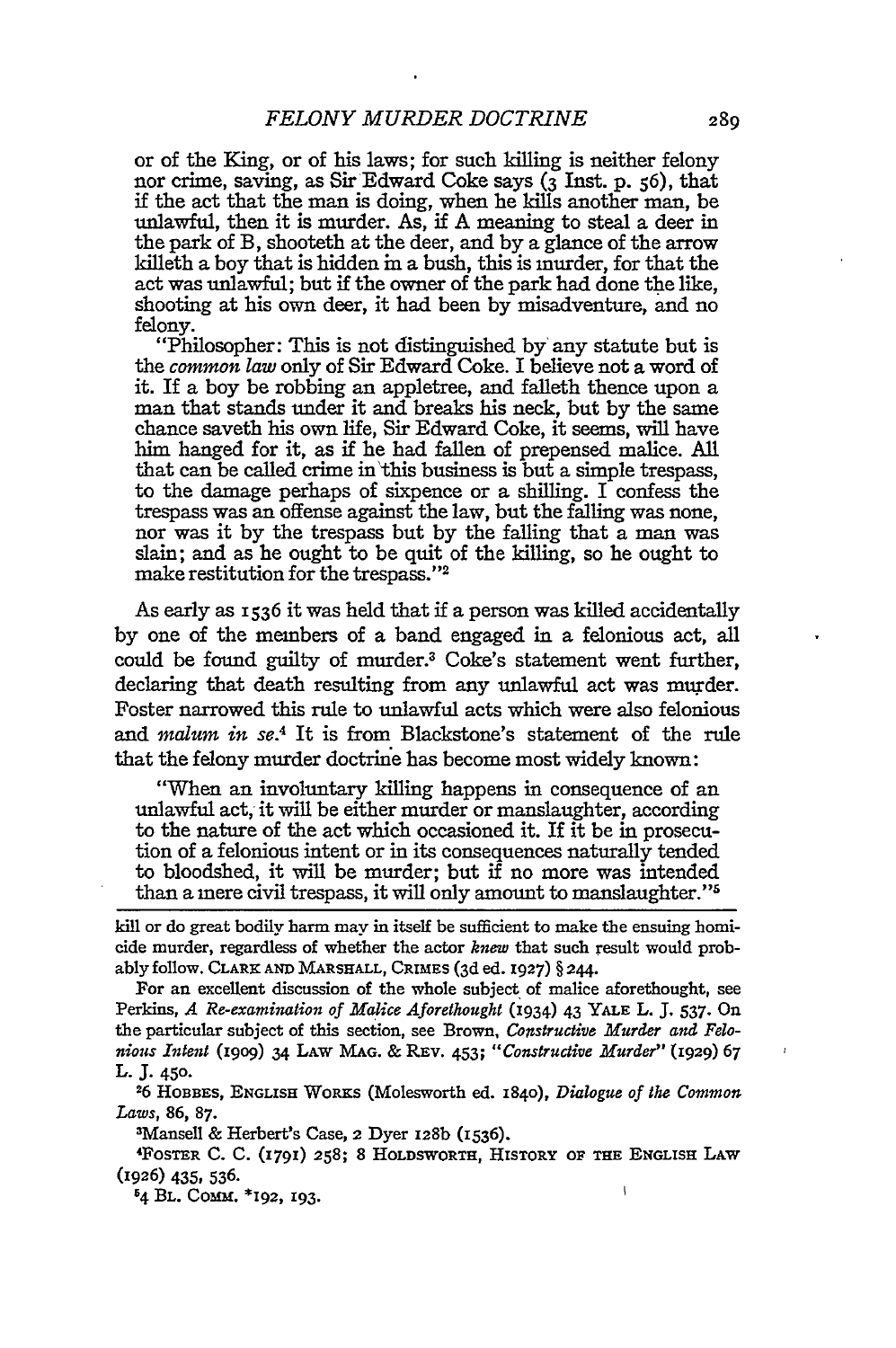Blackstone's view has been widely adopted in the United States as a correct statement of the common law.6

In England, however, the opinion has grown that Blackstone and the other early text writers stated the law too broadly. Although in 1883 Judge Stephen wrote that murder differs from manslaughter in that malice aforethought is present, and that an intent to commit any felony whatever is one kind of malice aforethought,<sup>7</sup> today it is acknowledged that "After much difference of opinion, it may now be taken that homicides resulting from the commission of a felony, not involving danger to life, amount only to manslaughter."<sup>8</sup> In 1862, in an annotation to the famous case of *Rex v. Horsey,9* the need for limiting the scope of the felony murder doctrine was forcefully stated, and the suggestion made that the origin of the doctrine can be found in the rule that a man may resist a felony attempted with violence to the person even to the point of killing the malefactor, but may not so resist a mere misdemeanor or trespass.10 When a person engaged in a crime in which he might lawfully be killed, the presumption arose that he himself meant to kill if he could not otherwise succeed—an intention sufficient to make the ensuing homicide murder. The annotator admits the validity of this presumption where the felonious act was homicidal in its nature and such as might naturally cause death, but strenuously objects to its application to acts not dangerous to human life. He expresses doubt that even deaths caused accidentally in the perpetration of rape, where rape was accomplished without independent and dangerous violence, are to be considered murder. Finally, this admonition: "The extension of the doctrine of constructive murder to statutable felonies would be still more questionable than its application to a common law felony only remotely likely to affect human life." Nearly all of the common law felonies were of such a nature that the perpetration of them involved a substantial risk to human life. They included arson, burglary, larceny, rape, robbery, and those offences which directly

**<sup>61</sup>**MITCHE, HOMICIDE (1914) **1I2;** note (1904) 63 L. R. A. 353. 7

STEPHEN, HISTORY OF THE CRIMINAL LAW OF ENGLAND (1883) 21, 22.

**84 STEPHEN,** NEW COMMENTARIES ON THE LAWS OF **ENGLAND** (16th ed. 1914) **62.**

**<sup>93</sup>**Fost. & F. **287.**

 $\mathbf{I}$ 

**10A** more widely accepted explanation of the origin of the doctrine is the following: "If the crime intended was a felony, as at common law practically all felonies were punishable with death, either with or without benefit of clergy, the felonious intent of the intended crime was imputed to the committed act, and, if it were homicide, made it murder; for it was considered immaterial whether a man was hanged for one felony or another." Powers v. Commonwealth, *110* Ky. 386, 413, **61** S. W. **735, 742** (i9oi); People v. Enoch, 13 Wend. **159, 174** (N. Y. 1834).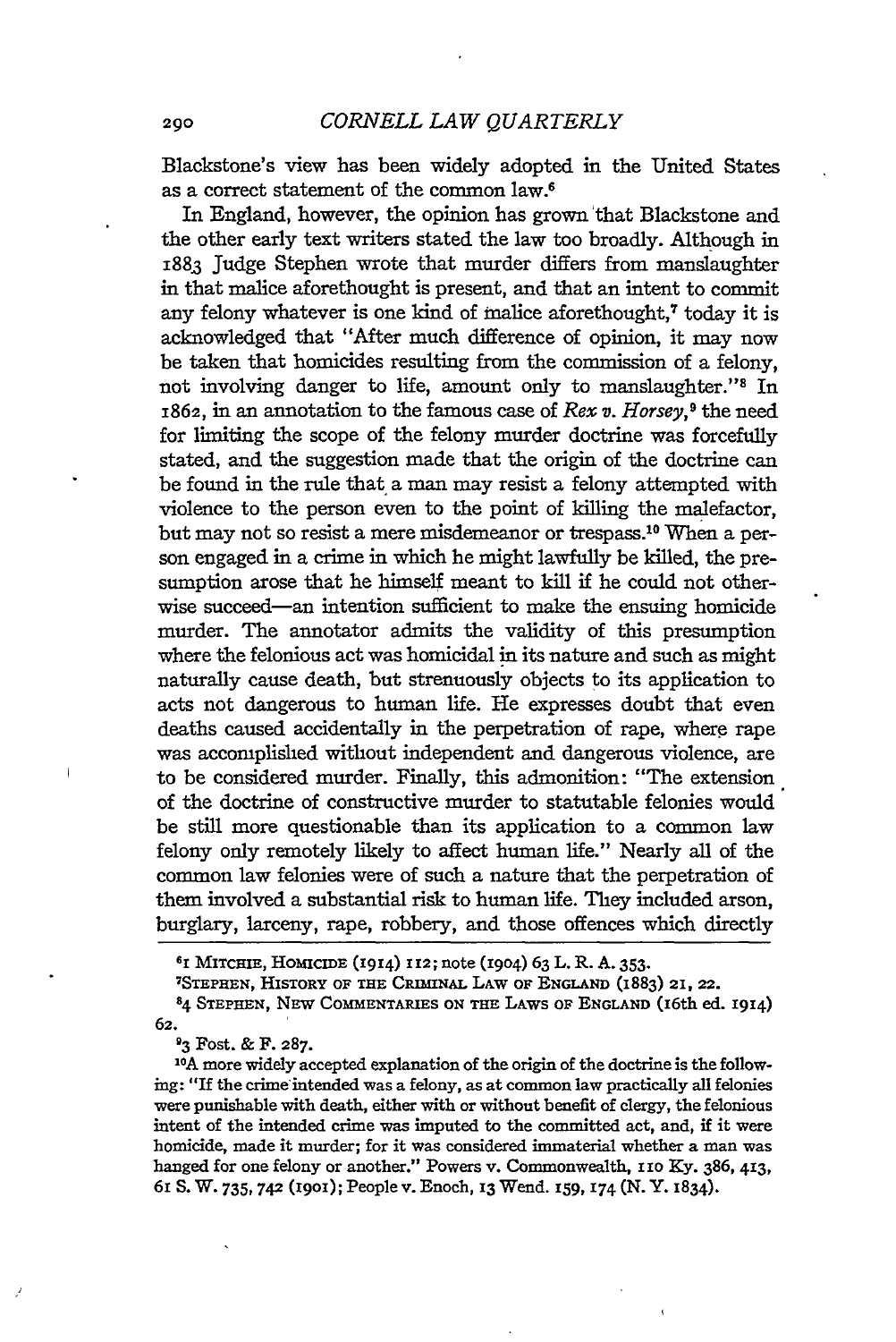contemplate death or great bodily injury. Larceny is the only one which did not usually involve danger to human life. A recent study of the decisions is said to reveal that cases applying the felony murder doctrine, whether English or American, invariably involve a "dangerous" felony.<sup>11</sup>

The common law doctrine regarding felony murders in England today is stated in Halsbury's *Laws of England<sup>2</sup>*as follows: "Where a person whilst committing or attempting to commit a felony does an act known to be dangerous to life and likely in itself to cause death, and the death of another person results as a consequence of that act, though not intended by the person committing it, the law implies malice aforethought and the person causing the death is guilty of murder." Based upon a widely-quoted dictum by Judge Stephen in *Rex v. Serné*<sup>13</sup> this is said to be the way the present courts are instructing juries.14 Such a charge, however, has been considered too favorable for the defense.<sup>15</sup> It overstates the extent to which danger must be apparent in the felonious act. An obvious and strong likelihood that death or great bodily injury would result need not have existed. It is sufficient that there was such chance of causing death as a reasonable man would take into consideration.16 In England, then, the particular felonious undertaking which caused the death must have involved physical violence or danger to human life $^1$ ; it is not enough, as it is in certain American jurisdictions,<sup>18</sup> that the felony in which the defendant was engaged belongs to a general class of felonies normally considered of a dangerous character.

Two other problems of current importance in connection with felony murder were considered in the early common law, and rules laid down which are still followed:

**i.** Whoever participates in the underlying felony, whether as principal in the first or second degree or as accessory before the fact,

15"So here, the jury might have been directed that if Betts, while in the act of committing a felonious act of violence against the person caused death **by** some act done **by** him in the course of that felonious act of violence, then he was guilty of murder... The case was left to the jury more favorably than was necessarythey were told that it was only **if** they were satisfied that the act which he did was calculated in the judgment of ordinary people to cause death, that they should find him guilty of murder." Rex v. Betts and Ridley, **22** Cr. **App.** R. **148 (1930).**

1 6 Regina v. Whitmarsh, **62** Just. P. **7H1** (1898); Rex v. Lumley, **22** Cox **C. C. 635 (191);** Perkins, *supra* note I, at 559, **560.**

"Director of Public Prosecutions v. Beard, **[1920] A. C.** 479, **(1920)** 34 **HARV.** L. **REv. 78.** *l 8 lnfra* at **p. 294.**

**<sup>&</sup>quot;Perldns,** supra note **I,** at 561.

<sup>&#</sup>x27;Vol. **9 (2d** ed. **1933)** 437.

<sup>1316</sup> Cox **C. C. 311** (1887). **1 4 HALSBURY,** *1oC. cit. supra* note **12.**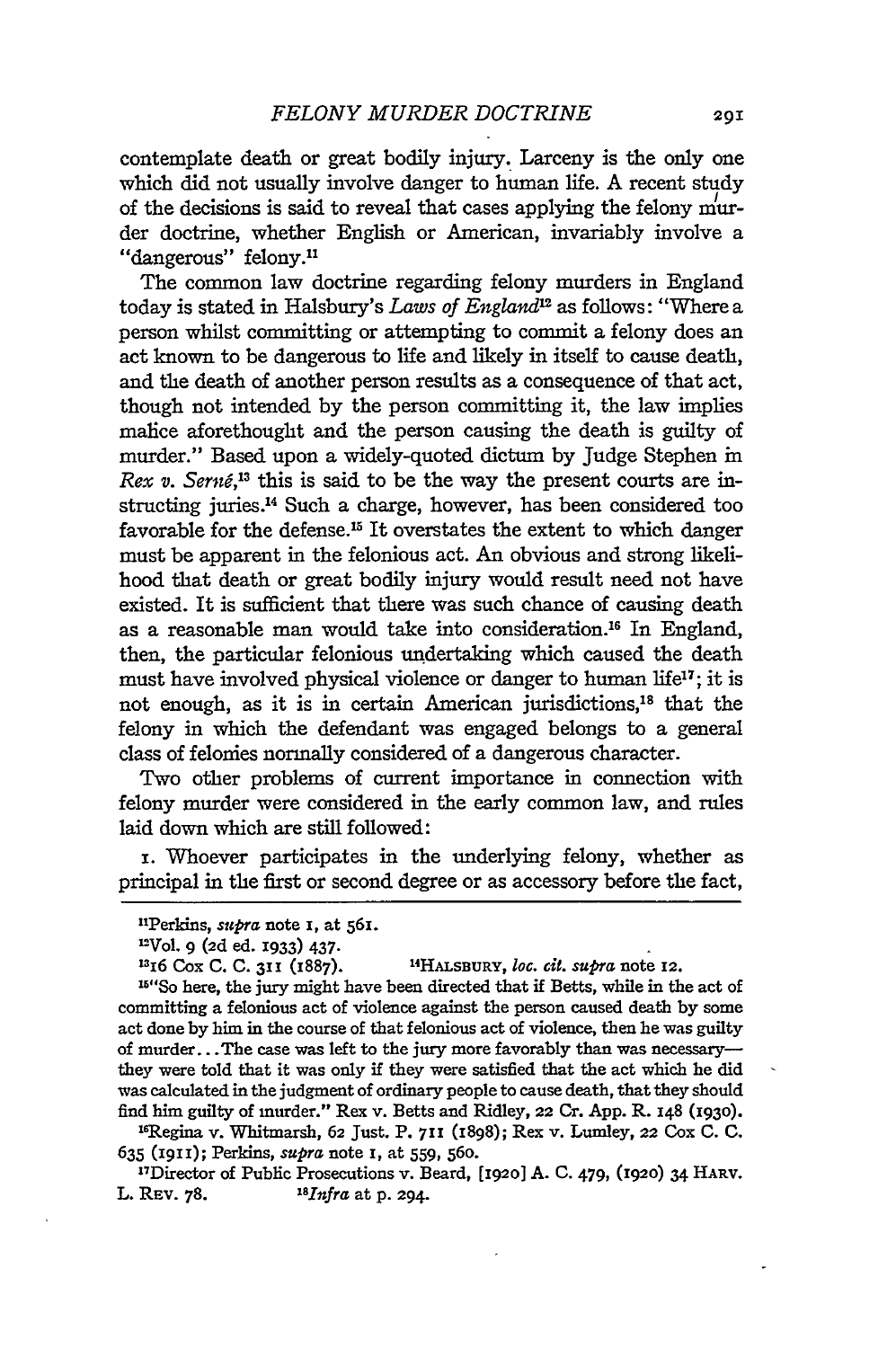is responsible as principal or accessory for all that ensues in the prosecution of the felony, but not for acts distinct from the unlawful undertaking. <sup>19</sup>

2. "But in order to make the killing, by any, murder in all those who are confederated together for an unlawful purpose, merely on account of the unlawful act done or in contemplation, it must happen during the actual strife or endeavor, or at least within such a reasonable time afterwards as may leave it probable that no fresh provocation intervened."<sup>20</sup>

East's illustration is pertinent:

"Several persons were engaged in a smuggling transaction; and upon an attempt to oppose their design by the king's officers, one of the smugglers fired a gun, and killed one of his accomplices. It was agreed by the Court, that if the gun were discharged at the king's officers in prosecution of the original design, which was a fact to be found by the jury, it would be murder in them all, although one of the accomplices happened to be killed. But if done intentionally and with deliberation against the accomplice from anger or some precedent malice in the party firing, it would be murder in him only. In order, therefore, to affect the particular case by the general purpose in view at the time the death happened, the killing must be in pursuance of such unlawful purpose and not collateral to it."<sup>21</sup>

# STATUTORY ADOPTION OF **FELONY MURDER DOCTRINE IN** NEW YORK **STATE**

In the first Revised Statutes passed in **1828** New York adopted the felony murder doctrine as stated by the old common law writers, providing that the killing of a human being was murder "when perpetrated without any design to effect death, by a person engaged in the commission of any felony."22

By the Laws of 1860,<sup>23</sup> the crime of murder was divided into the first and second degrees, defined as follows:

"All murder which shall be perpetrated by means of poison, or by lying in wait, or by any other kind of willful, deliberate and premeditated killing, or which shall be committed in the perpetration or the attempt to perpetrate any arson, rape, robbery, or burglary, or in any attempt to escape from imprisonment, shall be deemed murder of the first degree, and all other kinds of murder shall be deemed murder of the second degree."

**<sup>194</sup>**BL. Comm. \*37. Illustrative of the exception is Rex v. Hawkins, 3 C. & P. **392** (1828), where after poachers had beaten a gamekeeper senseless and departed, one returned to rob him; the court held that the others were not guilty of the robbery.

201 EAST P. C. **259** (1806). 2Rex. v. Plummer, Kel. **1o9** (1701). 22 **N.** Y. REv. STAT. (1829) **657,** § **5 (3). 2C.** 410, § **2.**

**21)2**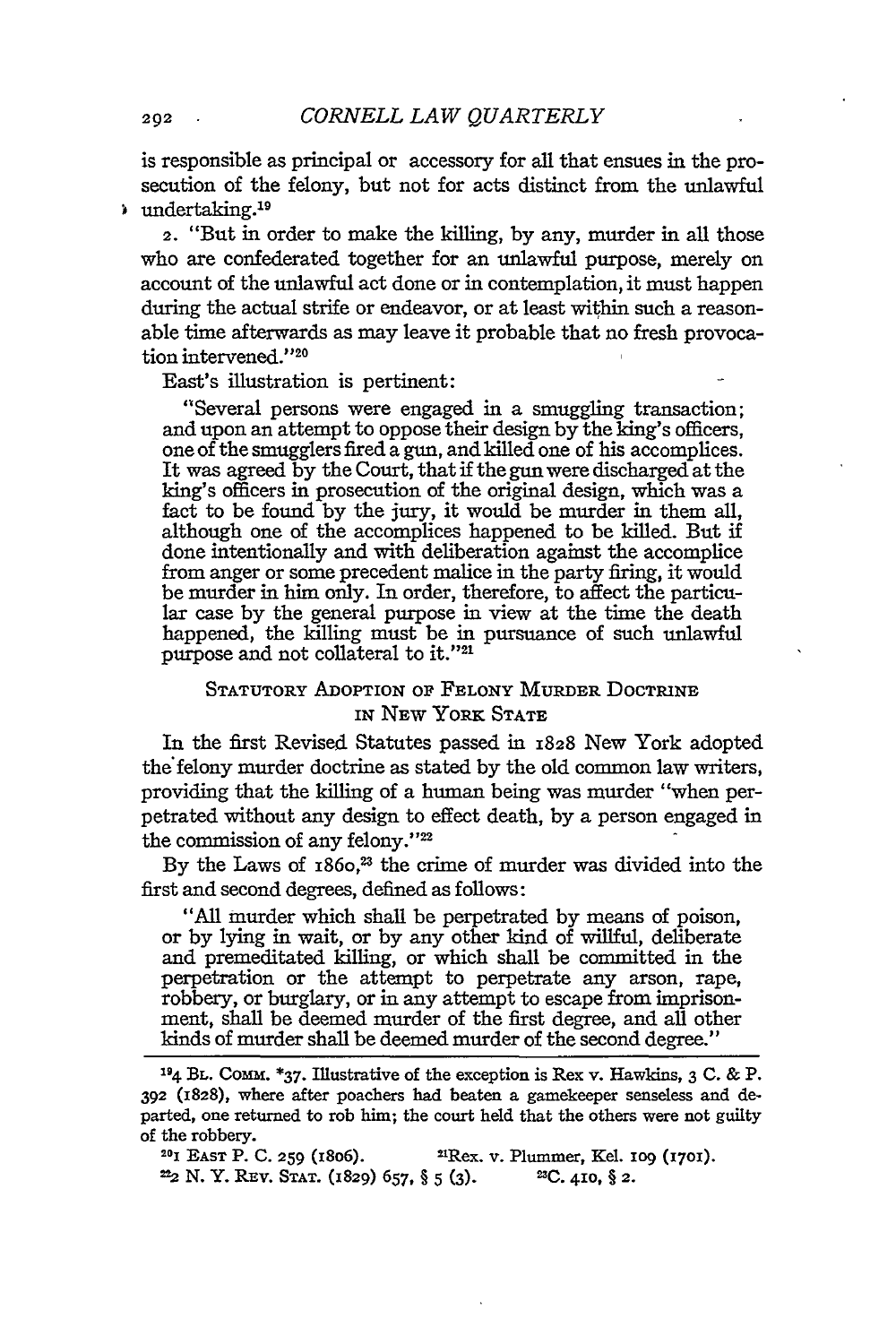Two years later this act was repealed, and the provisions of the Revised Statutes were in substance re-enacted, except that homicides perpetrated while committing the crime of arson remained murder in the first degree and all other felony murders became murder of the second degree.<sup>24</sup>

The act of 1862 in turn was amended **by** the Laws of **1873,** restoring all felony murders to the first degree and readopting the wording of the original Revised Statutes. **By** an amendment in 1876 the words "without any design to effect death" were omitted.<sup>26</sup> but these were restored in 1881 when the Penal Code was passed.<sup>27</sup>

In the Penal Code the section on felony murder reached its present form. With a petty change in 188228 and with the addition of the present subdivision 4 **by** the Laws of **1897,29** the rest of the definition of first degree murder attained the form in which it now appears.1 The present Section **1044** of the Penal Law reads as follows:

"The killing of a human being, unless it is excusable or justifiable, is murder in the first degree, when committed:

**"i.** From a deliberate and premeditated design to effect the death of the person killed, or of another; or,

**"2. By** an act imminently dangerous to others, and evincing a depraved mind, regardless of human life, although without a premeditated design to effect the death of any **individual;** *or without a design to effect death, by a person engaged in the commission of, or in an attempt to commit a felony, either upon or affecting the*

*person killed or otherwise;* or, "3. When perpetrated in committing the crime of arson in the first degree.

"4. A person who wilfully, by loosening, removing or displacing a rail, or by any other interference, wrecks, destroys or so injures any car, tender, locomotive or railway train, or part thereof, while moving upon any railway in this State, whether operated by steam, electricity or other motive power, as to thereby cause the death of a human being, is guilty of murder in the first degree, and punishable accordingly."<sup>3</sup>

The words "upon or affecting the person killed or otherwise" in subdivision **2** have been held to include a felony on a person other than the decedent,<sup>32</sup> but not to limit the rule to felonies affecting

2 ALaws of 1862, **C. 197, § 5;** Fitzgerrold v. People, 37 **N. Y. 413 (z868). 25C.** 644, **§** i. 2Laws of 1876, **c. 333,** § **I.** <sup>27</sup> Laws of 1881, c. 676, § 183. <sup>2</sup> <sup>8</sup> Laws of **1882, C.** 384, § **I. 29C.** 548, § **i.** *<sup>30</sup> N.* Y. **CONS.** LAWS **(1909) C. 40, PENAL** LAW § **1044.** 3ltalics are the writers'. 32People v. Miles, 143 N. Y. 383, **38** N. E. 456 (1894); People v. Patini, **2o8**

**N.** Y. 176, IOI **N. E.** 694 (1913).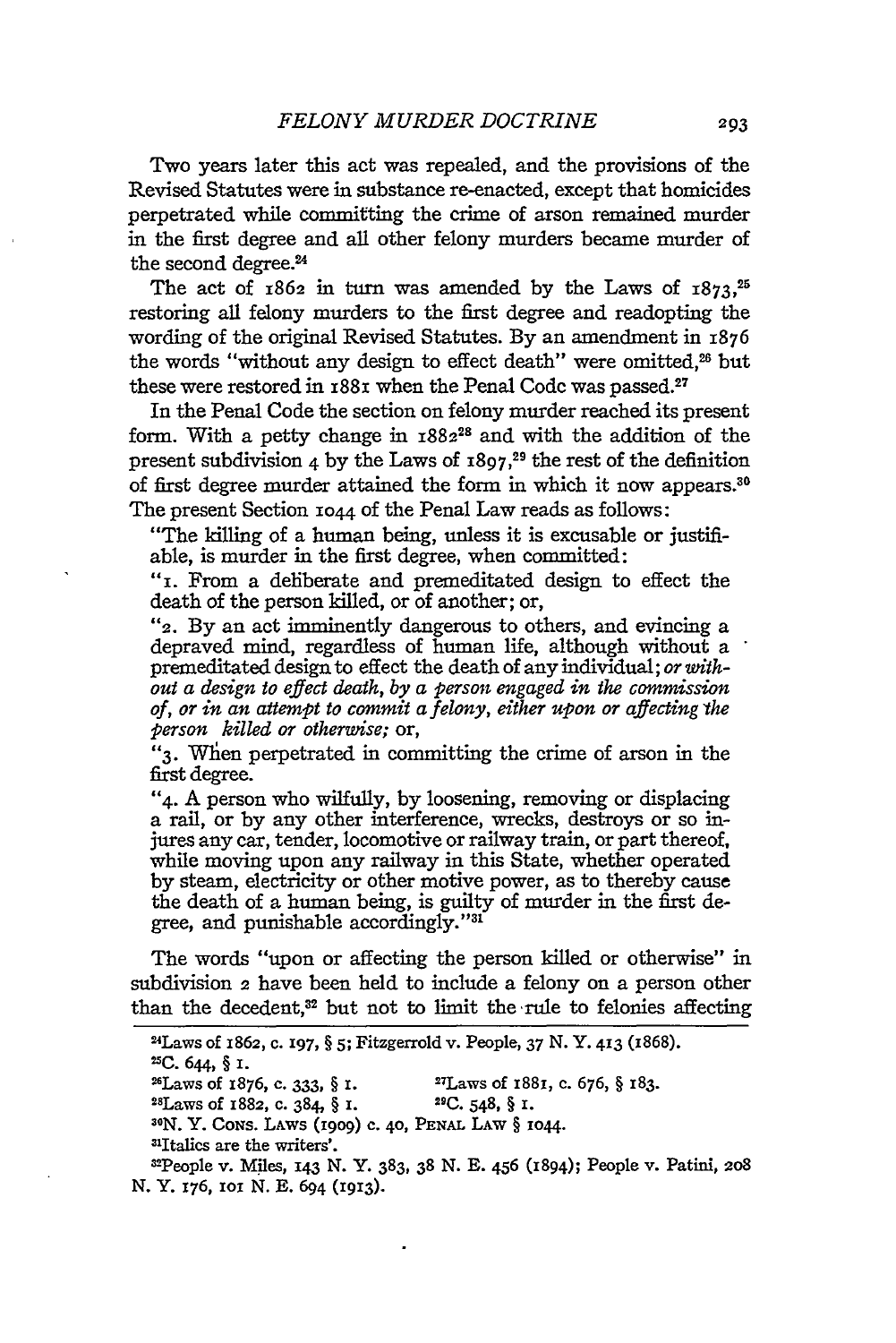persons only." Likewise, the courts have declared that the words "without a design to effect death" do not limit the felony murder rule to unintentional killings, but merely indicate that the element of intent is immaterial.14 Subdivision 3 adds nothing to the preceding subdivision and is attributable to bad draftsmanship.<sup>35</sup>

FELONY MURDER PROVISIONS IN **STATUTES OF** OTHER JURISDICTIONS

Only five states have statutes similar to that of New York, making the killing of a human being **by** a person engaged in the commission of, or in an attempt to commit, any felony the crime of murder in the highest degree.<sup>36</sup> The statute of the District of Columbia is the same in effect, but it refers to crimes punishable with imprisonment in the penitentiary instead of to felonies.37 Two states make such killing in the commission of any felony murder in the third degree.<sup>38</sup>

Most of the other American jurisdictions reserve their severest punishments for killings perpetrated in the commission of certain specified felonies, leaving those perpetrated in the course of lesser felonies to fall under the designation of murder in the second or third degree or manslaughter. Usually the felonies of arson, rape, robbery and burglary are specified.<sup>39</sup> Several states add mayhem to this list.<sup>40</sup> Maryland, New Jersey and North Dakota add sodomy;<sup>41</sup>

"People v. Greenwall, *Ix5* **N. Y. 520, 22** N. **E.** 18o (1889).

UCox v. People, 80 N. Y. **500** (I88O); People v. Schlieman, **I97** N.,Y. 383, **90** N. **E. 950 (I93O);** People v. Sobieskoda, **235** N. Y. 411, 339 N. **E.** 538 **(1923).** "People v. Greenwall, 335 N. Y. **520,** 22 N. **E.** i8o (1889).

**"KAN.** REV. **STAT. ANN.** (1923) § 21-401; N. M. **STAT. ANN.** (Courtright, 1929) § 35-304; N. **C.** CODE **ANN.** (Michie, **1931)** § 42oo; OKLA. **STAT. ANN.** (Harlow, 1931) § 2216; S. D. CoMP. LAWS (1929) § 4012. **7**

**3 D.** C. CODE (1929) tit. 6, § 21.

3 8 MINN. **STAT.** (Mason, 1927) § 10070; WIs. **STAT.** (1933) § 340.09.

**3 9 ALA.** CODE ANN. (Michie, 3928) § 4454; **ALASKA** CoMp. LAws (3913) § 1883; **CONN. GEN. STAT.** (3930) § 6043; **FLA.** COMP. **GEN.** LAWS **ANN. (1927)** § 7137; IND. STAT. ANN. (Burns, 1933) § 10-3401; MICH. COMP. LAWS (1929) § 16708; **MISS. CODE ANN. (1930)** § 985; NEB. CoMp. **STAT.** (1929) § 28-4oI; NEV. COMp. LAws (Hillyer, **1930)** § 30068; N. H. **PUB.** LAws (3926) **c.** 392, § I; OHIO **CODE** ANN. (Throckmorton, 1934) § 12400; ORE. CODE ANN. (1930) § 14-201; R. I. GEN. LAWS (1923) § 6oi3; UTAH REV. **STAT. ANN.** (i933) § 103-21-3; VT. PUB. LAWS (1934) § 8374; VA. CODE (Michie, 1930) § 4393; W. VA. CODE (Michie, 1932) § 5916; Wyo. REv. **STAT.** ANN. (Courtright, 1933) § 32--204. <sup>40</sup>

ARiz. REV. CODE ANN. (Struckmeyer, 1928) § 4584; **CAL. PEN. CODE** (Deering, 1931) § 187; COLO. ANN. **STAT.** (Mills, **3930)** § 6665; IDAHO **CODE** ANN. (932) § 17-1104; IOWA CODE (1931) § 12910; MD. ANN. CODE (Bagby, 1924) art. 27, § **397;** Mo. **STAT. ANN.** (Vernon, 1932) § 3982; MONT. REV. **CODE ANN.** (Choate, 1921) § 10953; N. **D.** CoMp. LAws **ANN.** (1913) § 9462; P. R. CoMP. REv. **STAT.** & CODES (1913) § 199.

MD. **ANN. CODE** (Bagby, **1924)** art. **27,** § 397; **N. J.** CoMp. **STAT.** (i933) tit. 52, § 106; N. D. Comp. Laws Ann. (1913) § 9462.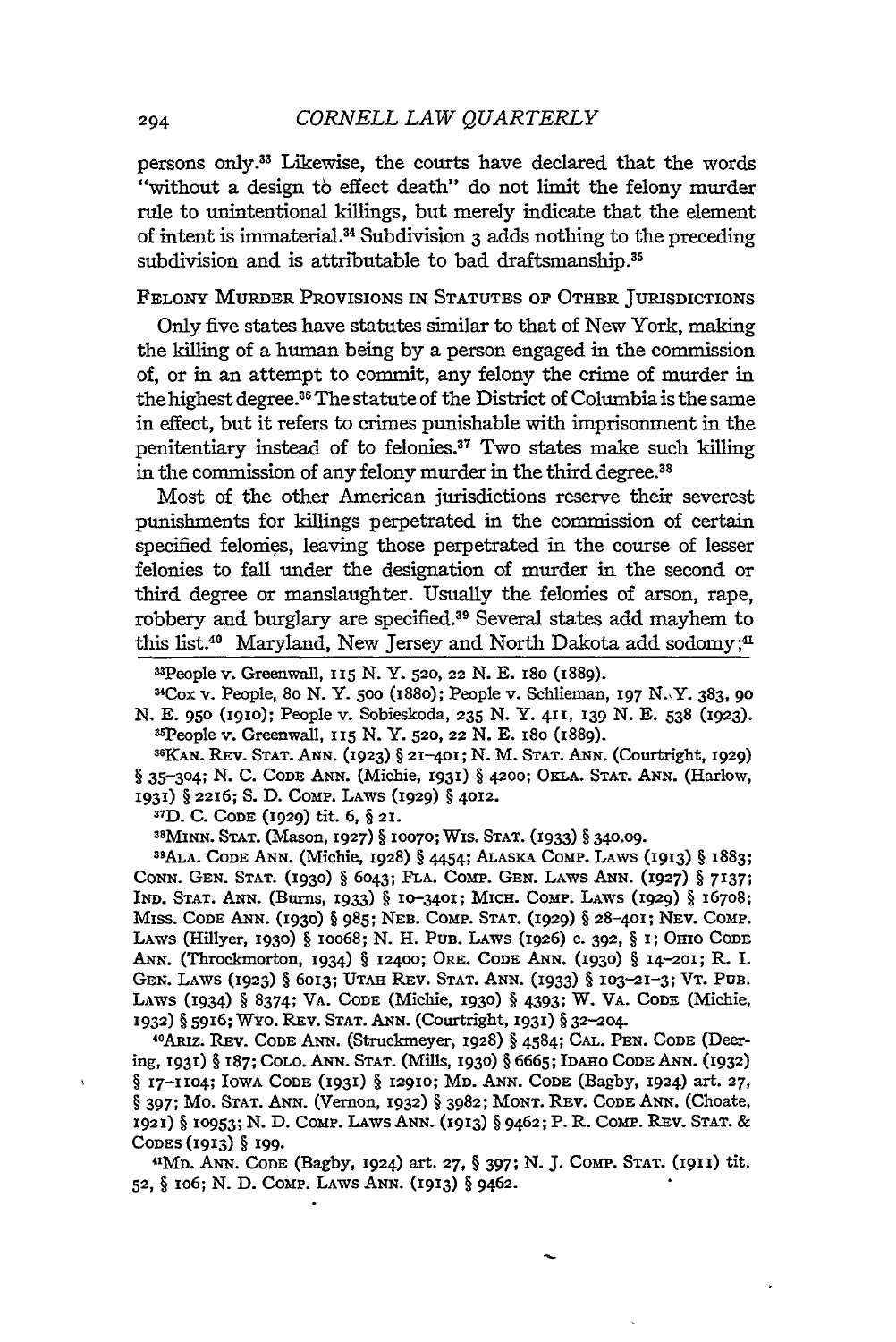Pennsylvania adds kidnapping;<sup>42</sup> and Arkansas, Tennessee, and Washington add larceny.<sup>43</sup>

Kentucky, Louisiana, Maine, South Carolina, and Texas make no specific mention of felony murders, but seem to include them within the meaning of "willful murder" or "homicide with malice aforethought", which are taken to embrace murder as it exists at common law.<sup>44</sup> Georgia and Illinois do the same, except that to their sections on involuntary homicide are appended reservations providing that homicides committed in the course of a felony shall be murder.<sup>45</sup>

In Delaware and Hawaii, murder in the first degree covers only homicides which occur in the commission of, or in the attempt to commit, crimes punishable with death,<sup>46</sup> and in Massachusetts crimes punishable with death or life imprisonment.<sup>47</sup> Other felony murders appear to be of the second degree.

In Minnesota and Wisconsin, where homicide committed in the perpetration of any felony is only third degree murder, felony murder is punishable by a minimum prison sentence of seven years, with a maximum of thirty years in the former state and of fourteen in the latter.<sup>48</sup> In all other American jurisdictions discussed above, except Texas and Illinois, felony murders are punishable by no less than death or life imprisonment. Texas and Illinois have five and fourteen years respectively as their minimum punishment for murder, but the maximum is life imprisonment or death.<sup>49</sup>

In Canada and New Zealand an accidental killing is murder if it occurs in the commission of certain specified felonies, provided that the felon intended to inflict grievous bodily harm for the purpose of facilitating his felonious purpose or his escape.<sup>50</sup> Bermuda has the same provision for all offenses as to which an arrest can be made without a warrant, and also a provision that death caused by an act

<sup>4</sup> ARK. **DIG. STAT.** (Crawford & Moses, **1921)** § **2343; TENN. CODE ANN.** (Michie, **1932)** § **10767;** WAsH. REv. **STAT. ANN.** (Remington, **1932)** tit. **I4,** § **2392.** 4Kentucky and Louisiana have no statutory definition of murder. ME. REv.

1GA. **CODE ANN.** (Michie, **1926)** §§ 6o, 67; ILL. REV. **STAT.** (Cahill, 1933) **c.** 38, **§§ 337, 342.**

46DEL. REv. **CODE (I915)** § **4697;** HAWAII REV. LAWS **(1925)** § **4115.**

47MAss. GEN. LAWS (1932) **C. 265,** § I. **<sup>48</sup>**

**MINN. STAT.** (Mason, 1927) § **10070;** WIs. **STAT.** (1933) § **340.09.**

49ILL. REV. STAT. (Cahill, 1933) c. 38, § 339; TEX. ANN. PEN. CODE (Vernon, **1925)** art. 1257. **<sup>50</sup>**

**CANADA CRIM. CODE** (Tremeear, **1929) 260; NEW ZEALAND CONSOL. STAT. (I908)** No. **32,** § **183.**

í

EPA. **STAT.** ANN. (Purdon, **1930)** tit. I8, § **2221.**

STAT. (1930) c. 129, § 1; S. C. CODE (Michie, 1932) § 1101; TEX. ANN. PEN. CODE (Vernon, 1925) art. **1256.** <sup>4</sup>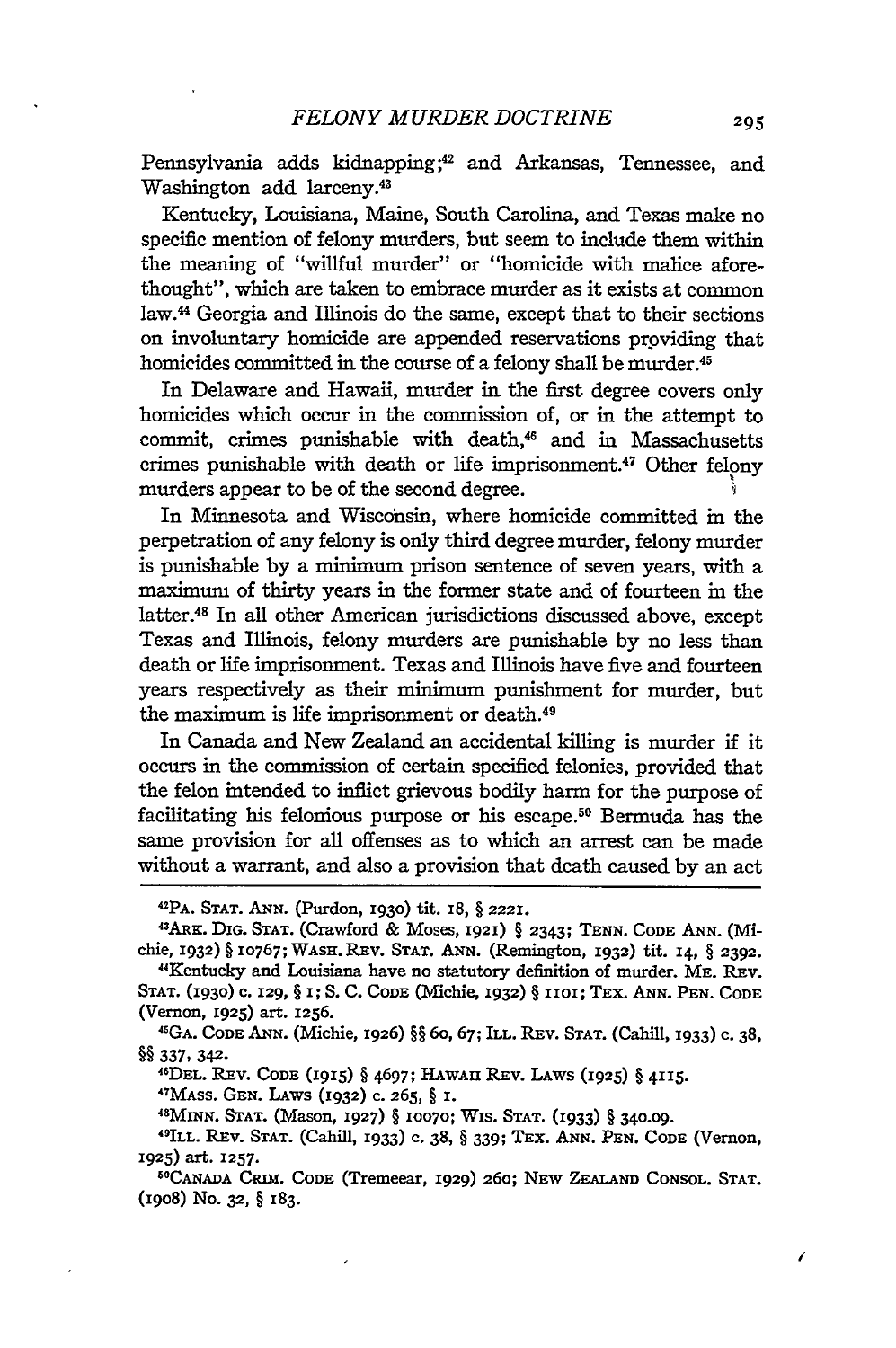done in prosecution of an unlawful purpose is murder if the act is **of** such nature as to be likely to endanger human life.<sup>51</sup> These statutes reflect the development in the English law away from the doctrine that death caused during the commission of any felony is murder. The sentence in each of these countries for the type of murder described is death.

In Germany, unless changes have been made by the Hitler government, homicide committed in the course of a felony is not found among the homicide statutes, but appears in the guise of aggravated degrees of the various crimes.<sup>52</sup> In most cases the punishment for an aggravated felony is imprisonment for from ten years to life.

#### DEFINITION **OF FELONY**

At common law a felony was an offense which occasioned a total forfeiture of land or goods or both, to which capital or other punishment might be superadded.53 In New York a felony is defined by Section **2** of the Penal Law as "a crime which is or may be punishable by death or imprisonment in a state prison." This section seems to create a new class of felonies, to which the felony murder doctrine by the terms of Section 1044 of the Penal Law is applicable. Two early cases bear out such an interpretation. In *People v. Enoch,54* the court declared that "as often as the legislature creates new felonies, or raises offences which were only misdemeanors at the common law to the grade of felony, a new class of murders is created by the application of this principle to the case of killing of a human being, by a person who is engaged in the perpetration of a newly created felony."<sup>543</sup> In *People v. Van Steenburg,55* a homicide committed by a person engaged in a crime punishable by imprisonment in state prison or in county jail or by a fine was held to be a felony murder.

A subsequent case, *Fassett v. Smith,"6* seemed to intimate, however, that the statute, which then defined felony as "an offense for which the offender on conviction shall be liable to be punished by death,

64 **BL.** COmm. \*94, **95-**

j,

5113 Wend. **I59,** 174 (N. Y. 1834).

206

**<sup>51</sup> BERMUDA** LAWS (1690-1930) § **238.** <sup>52</sup>

DEUTSCHE REICHGESETZE (Sch6nfelder, **1931), STRAFGESETZBUCH FUR DAS** DEUTSCHE REICH, §§ **178, 251, 307, 315.** See also §§ **221, 226,** 229, **239, 321-323.**

 $144^{44}$ So, on the other hand, when the Legislature abolishes an offense which at the common law was a felony, or reduces it to the grade of misdemeanor only, the case of an unlawful killing, by a person engaged in an act which was before a felony, will no longer be considered to be murder, but manslaughter merely." *Ibid.*

<sup>551</sup> Park Cr. 39 (N. Y. x845). *Accord:* State v. Smith, **32** Me. 369 (i85i); State v. Green, 66 Mo. **631** (1877). **623** *N.* Y. **252** (1861).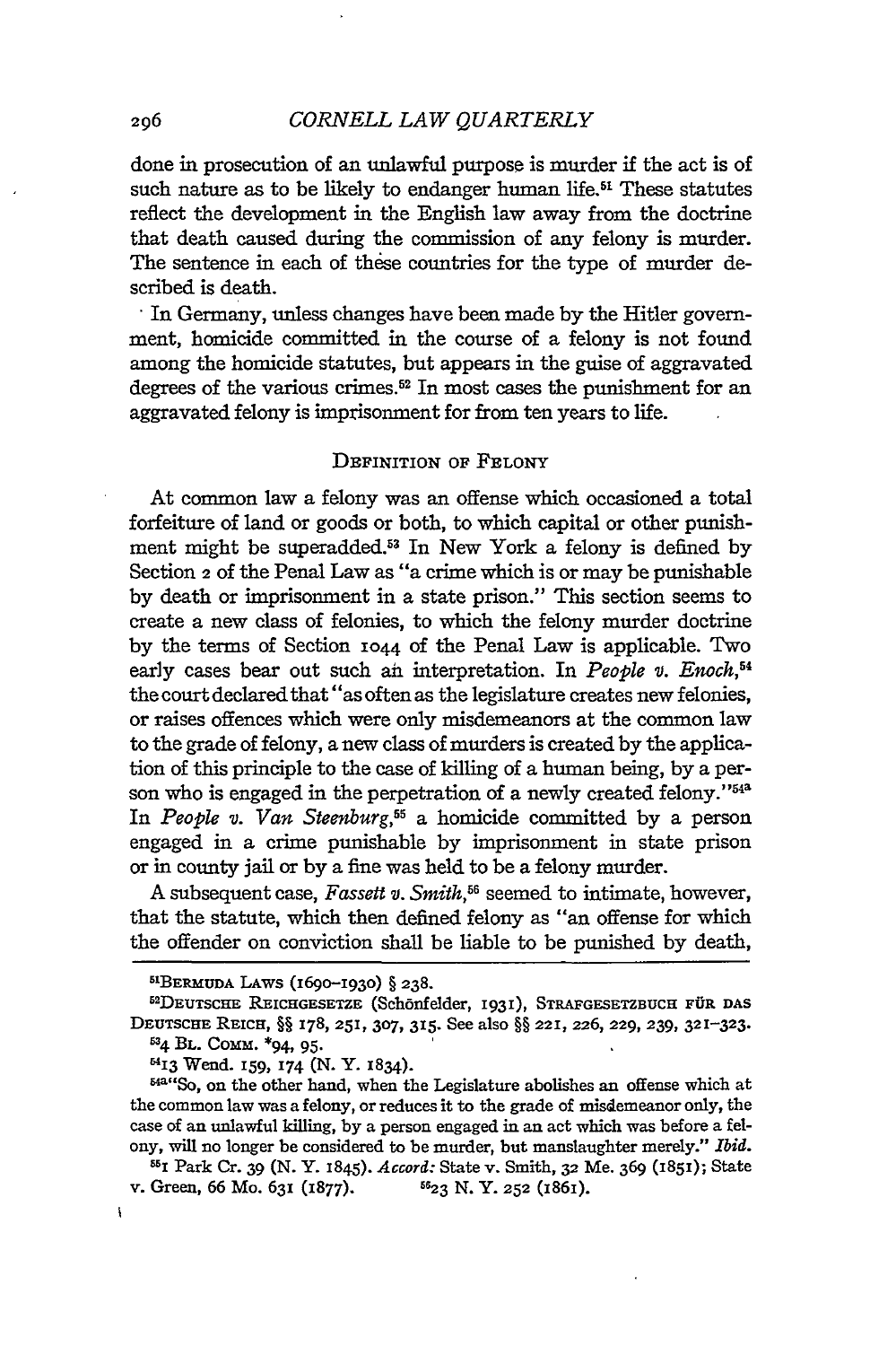or by imprisonment in a state prison",<sup>57</sup> did not assume to define the term "felony" except when used in a statute, leaving the common law to govern wherever an offense is not specifically labeled "felony". This interpretation of the case was soon discarded, and the statements of the court were taken to mean only that a crime punishable in either state prison or county jail in the alternative was not a felony within the terms of the statute.<sup>58</sup> Accepting this as the law, the court in *Foster v. People*<sup>59</sup> declared that assault with a dangerous weapon, punishable by imprisonment in state prison or county jail, could not be made the basis of a charge of felony murder. The confused statements of the *Fassett* case were later discredited by the Court of Appeals in *People v. Lyon,"°* which established that if under the terms of a statute the offender is liable to be punished by imprisonment in the state prison, the offense is a felony, regardless of other possible sentences, such as a fine or imprisonment in the county jail. This decision would appear to have deprived the dictum in the *Foster* case of any foundation, leaving the *Van Steenburg* decision unchallenged.

In reference to the immediate question before it, the *Fassett* case held simply that one who purchases in good faith and for value from a person who procured the property by false pretenses obtains a good title. This was the rule at common law, where obtaining goods by false pretenses was not a felony, and is still the rule in New York, where by statute such conduct has been made a felony, despite the principle that the owner of property feloniously taken can follow and reclaim it wherever found.<sup>61</sup> The creation of new statutory felonies, according to *Benedict v. Williams,'2* does not necessarily affect or extend the operation of rules of the common law applicable in their rationale only to common law felonies. There was a more fundamental reason at common law for enabling a bona fide purchaser to obtain title to property obtained by false pretenses, but not to property obtained by common law larceny, than the mere fact that the latter was a felony and the former was not. "Larceny at common

**<sup>6099</sup>**N. Y. 210, **I** N. E. **673** (1885), *re'g,* People v. Lyon, **33** Hun **623** (1884). *Accord:* People v. Hughes, **137** N. Y. 29, **32** N. E. **1105** (1893), *citing,* People v. Borges, 6 Abb. Pr. **132** (1858); People v. Hayman, 94 Misc. 624, **159** N. Y. Supp. **981** (1916); People *ex rel.* Childs v. Knott, **187** App. Div. 604, 614, **176** N. Y. **Supp. 321, 328** (Ist Dept. igig).

"'But *cf.* Amols v. Bernstein, 214 App. Div. 469,212 N. Y. Supp. **518** (Ist Dept. **1925);** note **(1926) II CORNELL LAW QUARTERLY 422.**

6248 Hun **123 (N.** Y. 1888).

**<sup>572</sup>**N. Y. **REv. STAT.** (1829) **702.** ksPeople v. Park, **41 N.** Y. 21 (1869). 595o **N.** Y. 598, 604 **(1872).**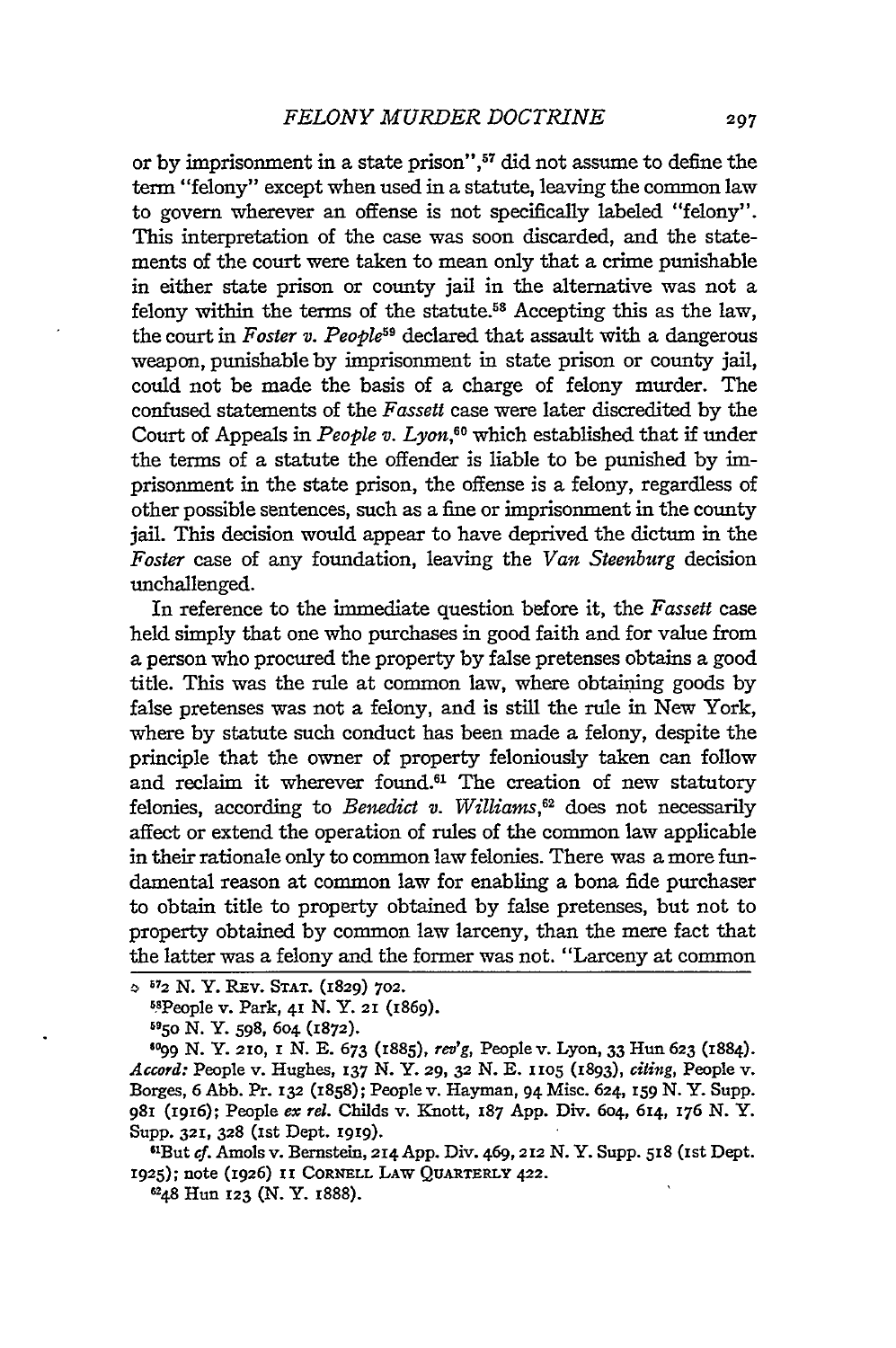law was the feloniously taking property, which was without the consent of the owner, while the obtaining of it by false pretenses was produced by the consent and delivery of it by the owner to the fraudulent vendee, and when so delivered, with the intent at the time being to part with the title and invest it in the latter, the effect of the common law larceny was not given to it so as to defeat the title of a bona fide purchaser for value."<sup>63</sup> The reason for this distinction, the court pointed out, continues to exist despite the fact that obtaining property by false pretenses has been made a statutory felony.

The early decisions holding the felony murder doctrine applicable to statutory felonies have raised no discussion and seem to be accepted as the law. It is not inconceivable, however, that some court, unwilling to extend the harsh theory of felony murder to statutory felonies which were not included in the common law doctrine, may pick up the suggestion of the *Benedict* case and say that the doctrine of felony murder found its justification at common law in the dangerous character of nearly all the common law felonies and hence should not be applied to statutory felonies which do not involve similar risk to human life.63a

#### NATURE OF **THE UNDERLYING FELONY**

Every time a homicide which is not justifiable or excusable is committed, the killer may be said to have been engaged in a felony. To hold him guilty of felony murder, however, would eliminate all existing distinctions between murder and manslaughter and their various degrees. A necessary qualification of the felony murder rule, therefore, is that the felony in which the defendant was engaged must have been independent of the homicide. For a number of years the New York courts struggled with the question whether the felony murder theory could ever **by** applied where the acts of violence which constituted the felony were the very acts which caused the death. In *Buel v. People<sup>64</sup>* it was finally established, however, that a felony murder conviction may be based upon an attempt at rape, even though death was caused **by** the acts of violence which constituted the felonious attempt, the court pointing out that "While force and violence constitute an important element of the crime of

ø

*<sup>0</sup>Id.* at **126.**

<sup>6</sup>See Powers v. Commonwealth, nIo Ky. 386, **415,** 46, **6i S.** W. **735,** <sup>742</sup> (igoi). In People v. Pavlie, **227** Mich. **562, I99 N.** W. **373** (1924), the court re- fused to apply the felony murder doctrine to the statutory felony of selling liquor on the ground it was only malum *prohibitum,* not *malum in se.*

**<sup>&</sup>quot;78** N. **Y.** 492 **(1879), a~fg,** Buel v. People, I8 Hun **487** (1879) on broader grounds. The early New York cases are reviewed in these decisions.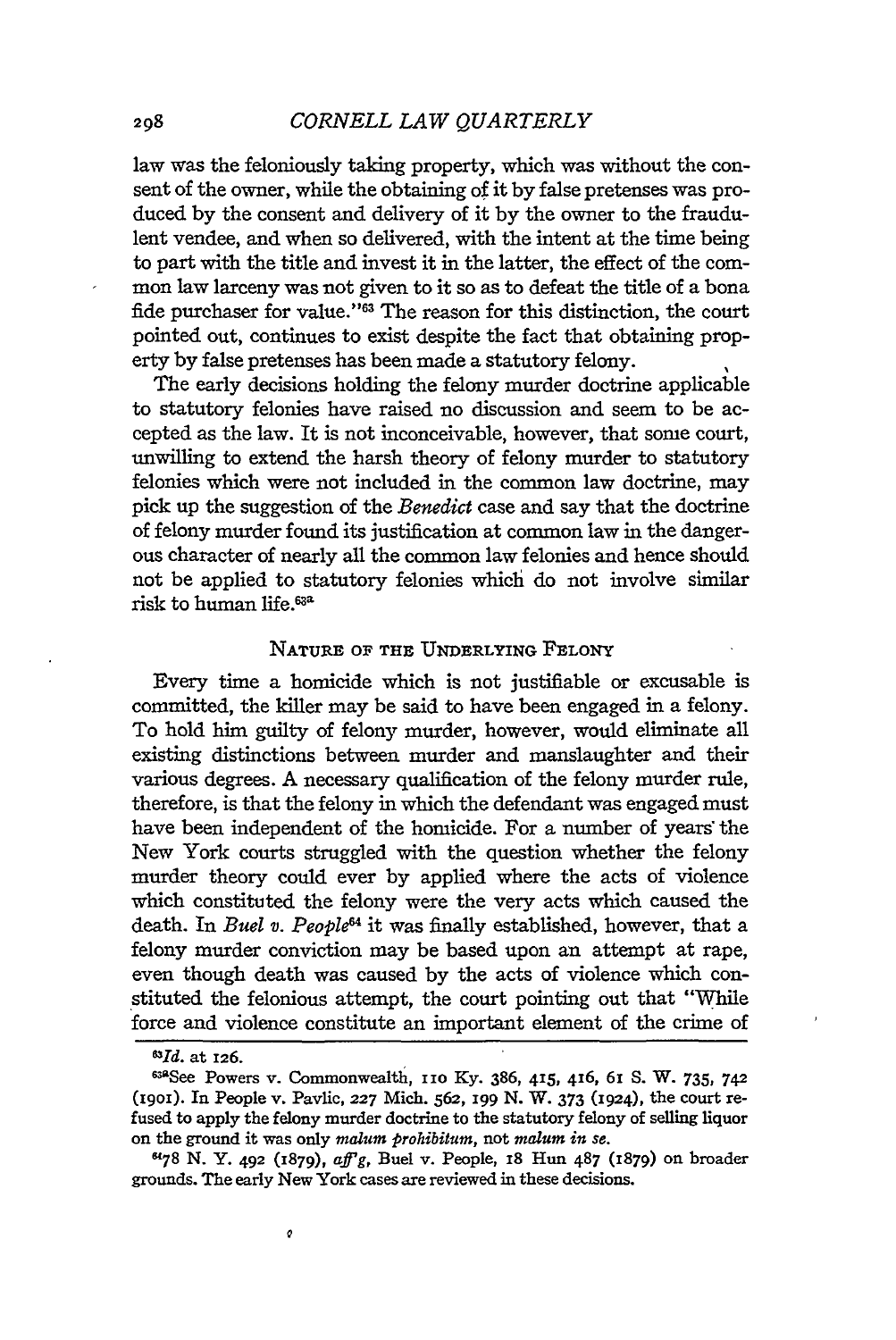rape, they do not constitute the entire body of that offense." From this developed the present rule that although there need be no acts collateral to or independent of those which caused death, the elements constituting the underlying felony must be so distinct from those of the homicide as not to be an ingredient of the homicide, indictable therewith or convictable thereunder.<sup>65</sup>

The problem of the merger in the homicide of a felonious assault upon the decedent did not arise in connection with the felony murder doctrine at common law, because an, intent to cause grievous bodily harm, or knowledge that the acts causing death will probably cause such harm, was in itself sufficient to constitute the killing murder. Under statutes like those in New York, however, with their attempt at precise definition of different degrees of murder and manslaughter,<sup>66</sup> the courts faced something of a dilemma. To apply the felony murder principle would convert many homicides which fall within the definition of second degree murder or manslaughter into first degree murder-as where death results from an assault with intent to kill made in the heat of passion. On the other hand, death resulting from a simple felonious assault falls within the wording of the felony murder sections and does not otherwise come within the statutory definitions of murder or manslaughter; yet it could hardly be intended to let such homicide go unpunished. Seven years after the *Buel* case, one appellate court still regarded it as an open question whether death resulting from a felonious assault would support a charge of felony murder.<sup>67</sup> In recent years, however, the law has been settled as follows:

Where the assault is committed upon the deceased, it becomes merged in the homicide and cannot be made the basis of a conviction for felony murder. 8 But where the killing occurs while the defendant

6 1People v. Huter, 184 N. Y. **237, 77** N. E. 6 (19o6); People v. Spohr, **206** N. Y. ioo, ioo N. E. 444 (1912). **6PENAL** LAW §§ 1044-1052.

People v. Sweeney, 41 Hun **332** (N. Y. **1886).** <sup>6</sup> People v. Huter, 184 N. Y. 237, **77** N. E. 6 (19o6); People v. Spohr, **206** N. Y. ioo, **ioo** N. E. 444 (1912); People v. Moran, 246 N. Y. 1oo, **158** N. E. 35 **(1927).** *Accord:* State v. Fisher, **120** Kan. **226, 243** Pac. **291** (1926), Citing **29 C. J. 1107.** Faced with the same problem as New York regarding deaths resulting from felonious assaults, Missouri held at first that the assault was a proper basis for a charge of felony murder. State v. Jennings, **x8** Mo. 435 **(1853);** State v. Nuesslein, **25** Mo. **I Ii (1857).** These cases were overruled, however, **by** State v. Shock, **68** Mo. **552** (1878), in which both sides of the problem are ably discussed in majority and dissenting opinions and in which the early New York cases are critically analyzed. The statute was subsequently changed to eliminate the ambiguity **by** limiting the felony murder rule to "arson, rape, robbery, burglary, and mayhem" instead of the former "arson, rape, robbery, burglary, or other felony".

<sup>&</sup>quot; 7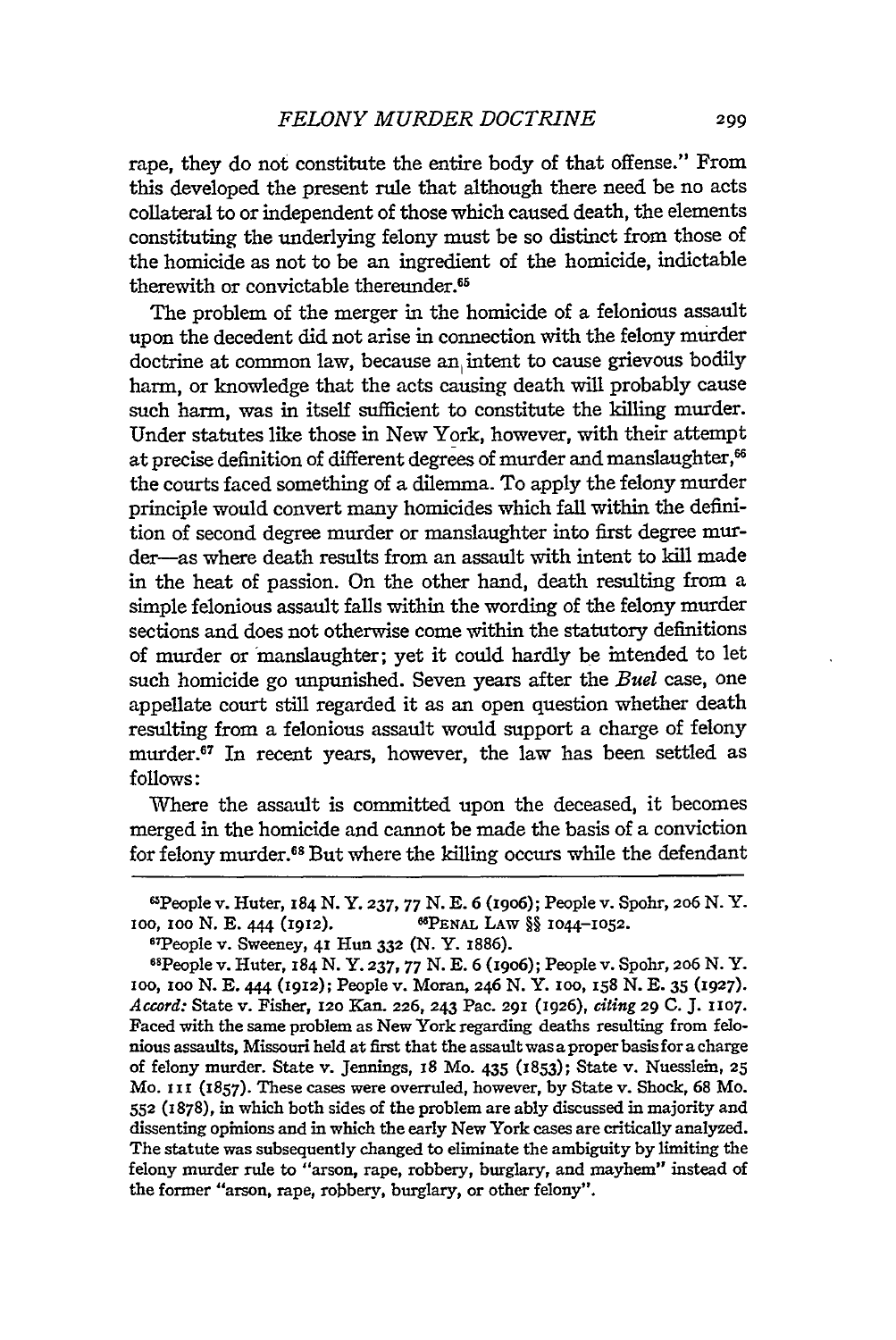is engaged in a felonious assault upon a person other than the deceased, the assault may be treated as an independent felony and will sustain a charge of felony murder.<sup>69</sup> The difference between these two situations is well illustrated in the case of *People v. Wagner,70* where the defendant, interrupted in an assault upon  $\overline{A}$ , assaulted and killed the interfering party, *B.* The court held that the assault upon *<sup>A</sup>* would sustain a conviction of felony murder for the death of *B,* but that the assault upon *B* was merged in the homicide and could not serve as the independent felony necessary for such a conviction.

In *People v. Marendi<sup>71</sup>* the felony of carrying concealed weapons was held to be merged in the homicide.

The felony murder rule has been applied in New York to homicides committed in the perpetration of the following independent felonies: burglary, $72$  robbery, $73$  rape, $74$  escaping from prison, $75$  escaping from arrest for a felony,<sup>76</sup> tramp entering building against the will of the owner or occupant,<sup>77</sup> and assault upon a person other than the decedent.78 No cases of homicide from arson have been discovered, but arson is obviously within the general doctrine and is also specifically

69 People v. Giblin, **115** N. Y. 196, 21 N. **E.** 1o62 (1889); People v. Patini, **<sup>208</sup>** N. Y. 176, ioi N. E. 694 (i913); People v. Van Norman, **231** N. Y. 4 54, **132** N. **E.** 147 (1921).<br><sup>70</sup>245 N. Y. 143, 156 N. E. 644 (1927).

**70245 N.** Y. **143,** i56 **N. E.** 644 **(1927). <sup>7213</sup>**N. Y. 6o0, **107** N. E. io58 **(I919).** It was formerly understood that to support a charge of manslaughter under Penal Law § io5o, the misdemeanor in which defendant was engaged at the time of the time of the homicide need not have been separate from the act of killing. People v. Stacy, *ii9* App. Div. 743, io4 N. Y. Supp. **6x5** (3d Dept. **1907);** People v. Darragh, **141** App. Div. 4o8, **<sup>726</sup> N.** Y. Supp. **522** (1st Dept. i9io). In a recent opinion, however, the Court of Appeals follows the analogy of merger of the felony in the homicide and holds that the misdemeanor of reckless driving is merged in the charge of first degree manslaughter. People v. Grieco, 266 N.Y. 48, 193 N.E. 292 (1934).

7 Dolan v. People, 64 N. Y. 485 (1876); People v. Sullivan, **173** N. Y. 122, **<sup>65</sup>** N. E. 989 (i9o3); People v. Giro, **197** N. Y. **152, 90** N. E. 432 (I9io); People v. Marwig, **227 N.** Y. **382,** 125 N. E. **535 (I919).** <sup>73</sup>

People v. Wise, **163** N. Y. 440, **57** N. **E. 740** (i9oo); People v. Lingley, **207** N. Y. **396,** ioi N. **E. 170 (1913);** People v. Michalow, **229 N. Y. 325, 128** N. **E. 228 (1920);** People v. Slover, **232 N.** Y. 264, **133** N. **E.** 633 **(1921);** People v. Florence, **146** Misc. 735, **262** N. Y. Supp. **775** (I933). <sup>74</sup>

Buel v. People, 78 N. Y. 492 (1879); People v. Schermerhorn, **203** N. Y. 57, <sup>96</sup>**N. .** <sup>376</sup>**(i911);** Peoplev. Walter, **203 N.** Y. 484,97 **N.** *B.* **3o (1911).** <sup>75</sup>

People v. Johnson, ixo **N.** Y. 134, **17** N. E. 684 (1888); People v. Flanigan, **174 N.** Y. 356, 66 **N. E.** 988 **(I9O3).** <sup>7</sup> People v. Wilson, **145** N. Y. **628,** 4o N. **E. 392** (7895).

<sup>77</sup>People v. Deacons, 109 N. Y. 374, 16 N. E. 676 (1888).

People v. Giblin, *xi5* N. Y. 196, 2z N. E. io62 **(1889);** People v. Patini, 208 N. Y. 176, ioi N. . <sup>694</sup>**(1913);** People v. Van Norman, **231** N. Y. 4 54, **132** N. E. 147 (1927); People v. Wagner, 245 **N.** Y. x43, **156** N. **E.** 644 (1927).

ţ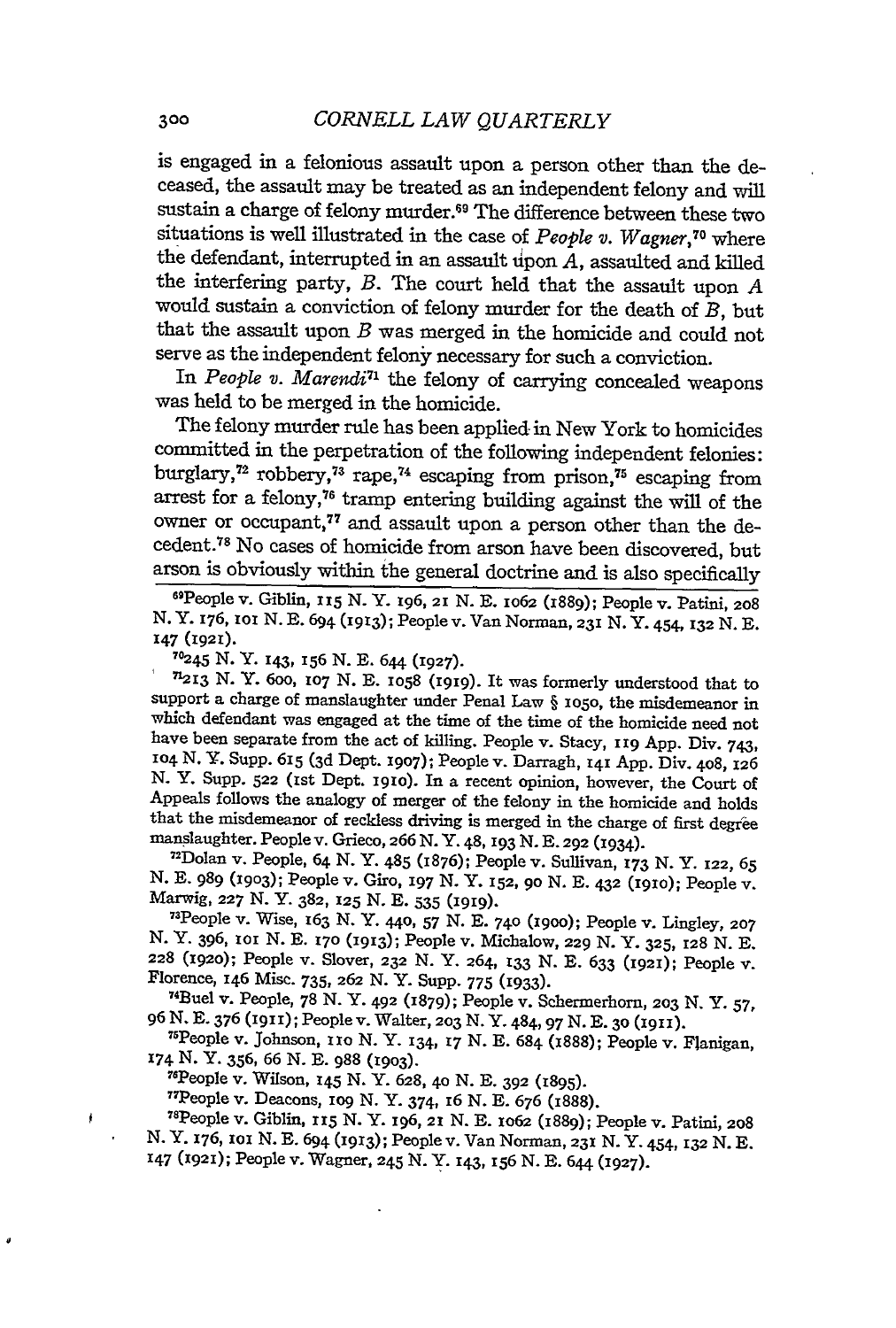mentioned in a separate paragraph of the statute covering first degree murder.79

With the exception of the peculiar felony affecting tramps, these crimes form the basis of felony murder convictions wherever the doctrine exists.80 Other jurisdictions also include the felonies of abortion and derailing trains, but in New York these situations are covered by special provisions of the Penal Law.<sup>81</sup>

# **THE CONNECTION** BETWEEN **THE UNDERLYING FELONY AND THE HOMICIDE**

The New York statute stipulates only that the killing be **"by a** person engaged in the commission of, or in an attempt to commit a felony, either upon or affecting the person killed or otherwise." $82$ A statute of this type, according to Perkins,<sup>83</sup> "seems to cover every case in which there was a legally recognizable causal connection between the felonious act and the death, however remote the element of human risk may seem to have been." The absence of comment in the New York cases on the character of the felony and its tendency to endanger life appears to justify this observation. One might **sup**pose, therefore, that no matter how peaceful or mild the felony, or how unpredictable or accidental the ensuing homicide, the felon would be guilty of first degree murder.

It is sometimes stated as a general rule that though the felony be not dangerous to life, and the killing be accidental, still the homicide is murder.<sup>84</sup> The statement that the killing may be accidental finds support not only in dicta, but in clear holdings.<sup>85</sup> As indicated pre-

**71PENAL** LAW § **1044** (3).

80Extensive citations can be found in *I* MITCHIE, HOMICIDE (1914) 116-119 **PENAL LAW** §§ Io5o, **1044 (4).** Section **io5o** specifically makes it manslaughter in the first degree to cause the death of a woman **by** supplying or administering to her any drug or instrument intended to procure a miscarriage. **PENAL LAW** § **82** makes the supplying of such materials with the intent to produce a miscarriage a felony, so that, except for § io5o, death produced **by** such means would be murder in the first degree. Section **1991** makes it a felony to cause certain injuries to railroad property, and § **1o44** (4) specifically makes it first-degree murder to cause the death of a human being by such injuries to railroad property. Unless it can be said that the commission of the felony under § iggi ends when the defendant has finished loosening the rail or otherwise creating a dangerous situation, so that defendant is no longer engaged in a felony when the homicide occurs, the homicide would seem to fall under the felony murder doctrine, and  $\S$  1044 (4) duplicates § **1044** (2). **8PENAL** LAW § **i044.** *83Supra* note **i,** at 563. <sup>82</sup>**BIsHoP,** CRIMINAL **LAW** (9th ed. **1923) 527.**

mCommonwealth v. Lessner, 274 Pa. io8, **118** Atl. 24 (1922); McCutcheon v. State, **199** Ind. 247, 155 **N.** E. 544 **(1927);** Commonwealth v. McManus, **28** Pa. **25, 127** Atl. **316 (1925);** People v. Udwin, **254 N.** Y. **255, 172 N. E.** 489 **(1930);** State v. Best, **44** Wyo. **383, 12** P. **(2d)** IIIO **(1932).**

ł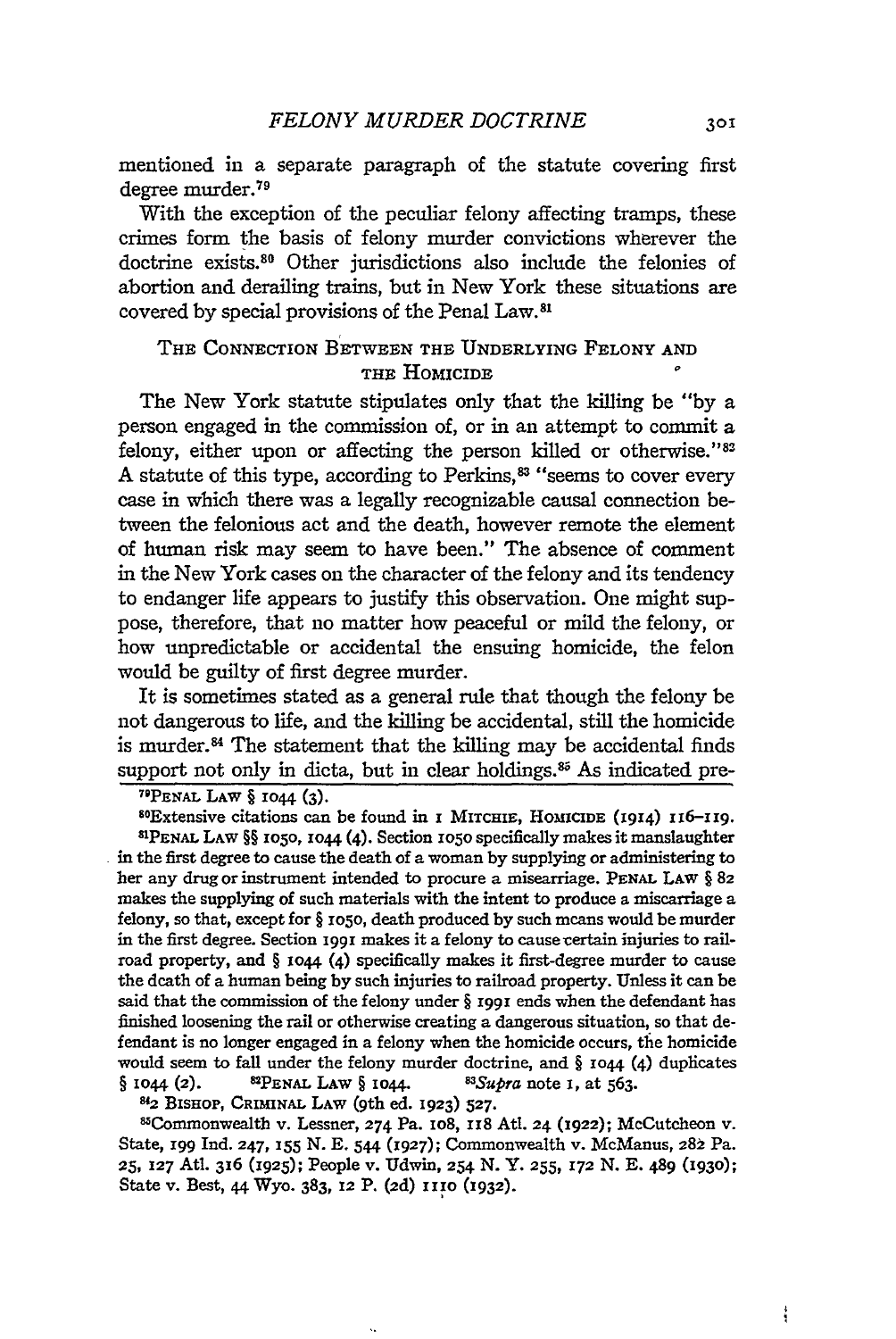viously, however, the statement as to non-dangerous felonies appears to be based upon dicta alone. There is some evidence that the courts will not apply the felony murder rule to such non-violent felonies as selling liquor or removing a cornerstone.<sup>86</sup>. Powers v. Common*wealth*<sup>862</sup> and *State v. Glover<sup>87</sup>* are outstanding among the American cases for their intelligent attempt to define the boundaries of the felony murder doctrine. In the latter the court concludes that the weight of authority requires that "the homicide must be an ordinary and probable effect of the felony", pointing out that if the defendant had no reason to believe any one would be injured, the killing is not the natural and probable result.88 It is significant that the *Glover* case was decided under a statute which applies the felony murder doctrine only to certain specified felonies of a type usually considered dangerous to human life. $89$  It seems, therefore, to go as far as some of the English cases in requiring not merely a felony of the kind usually considered dangerous, but also some foreseeability of risk to human life in the particular acts undertaken. The language of the statute no more suggested such an interpretation than does the language of the New York statute. Since there is no felony murder case in New York which does not involve a dangerous felony and human risk which a reasonable man might anticipate, the courts may yet hesitate, despite the broad language of the statute, to apply the rule to non-violent felonies or to acts from which danger to human life is extremely remote.

 $\bar{I}$ 

Although the New York statute speaks only of a "killing by a person engaged in" committing or attempting a felony, *Buel v. People* says that it is necessary to show that "death ensued in consequence of the felony".<sup>90</sup> Under a statute similarly worded, the Wis-

85 People v. Pavlic, **227** Mich. **562, I99 N.** W. 373 (1924). See Powers v. Commonwealth, **110 Ky.** 386, 416, 61 S. W. 735, 742 (1901). *ssa Ibid.* 

**8733o** Mo. **709, 50** S. W. **(2d)** 1049 **(1932),** 87 A. L. R. 414 (1933). The defendant set fire to a building; held, the death of a fireman in fighting the fire was a natural and probable result of the arson. *<sup>88</sup> d.* at **719, 722, 50 S.** W. **(2d)** at **1052, 1054.** In **29 C. J. 1073** there is a similar

statement to the effect that the homicide must be an ordinary and probable result, but both of the supporting citations go only so far as to say that a co-conspirator in a felony murder can be held only for the natural and probable effects of the common felonious design-a distinct-proposition to be discussed later in this report. **894** Mo. **STAT. ANN.** (Vernon, **1932)** § **3982.**

**'078** N. Y. **<sup>4</sup> 92,** 497 (1879). Where the commission of a robbery causes deceased to be killed by the shot of a third person, the robbers may be guilty of first degree murder. Wilson v. State, 188 Ark. 846, 68 **S.** W. **(2d) oo** (1934), note (1934) **<sup>25</sup> J.** CRm. L. **283;** Taylor v. State, 4' Tex. Crim. R. 564, **55** S. W. **961** (igoo); Keaton v. State, 41 Tex. Crim. R. **621, 57 S.** W. **1125 (1900).**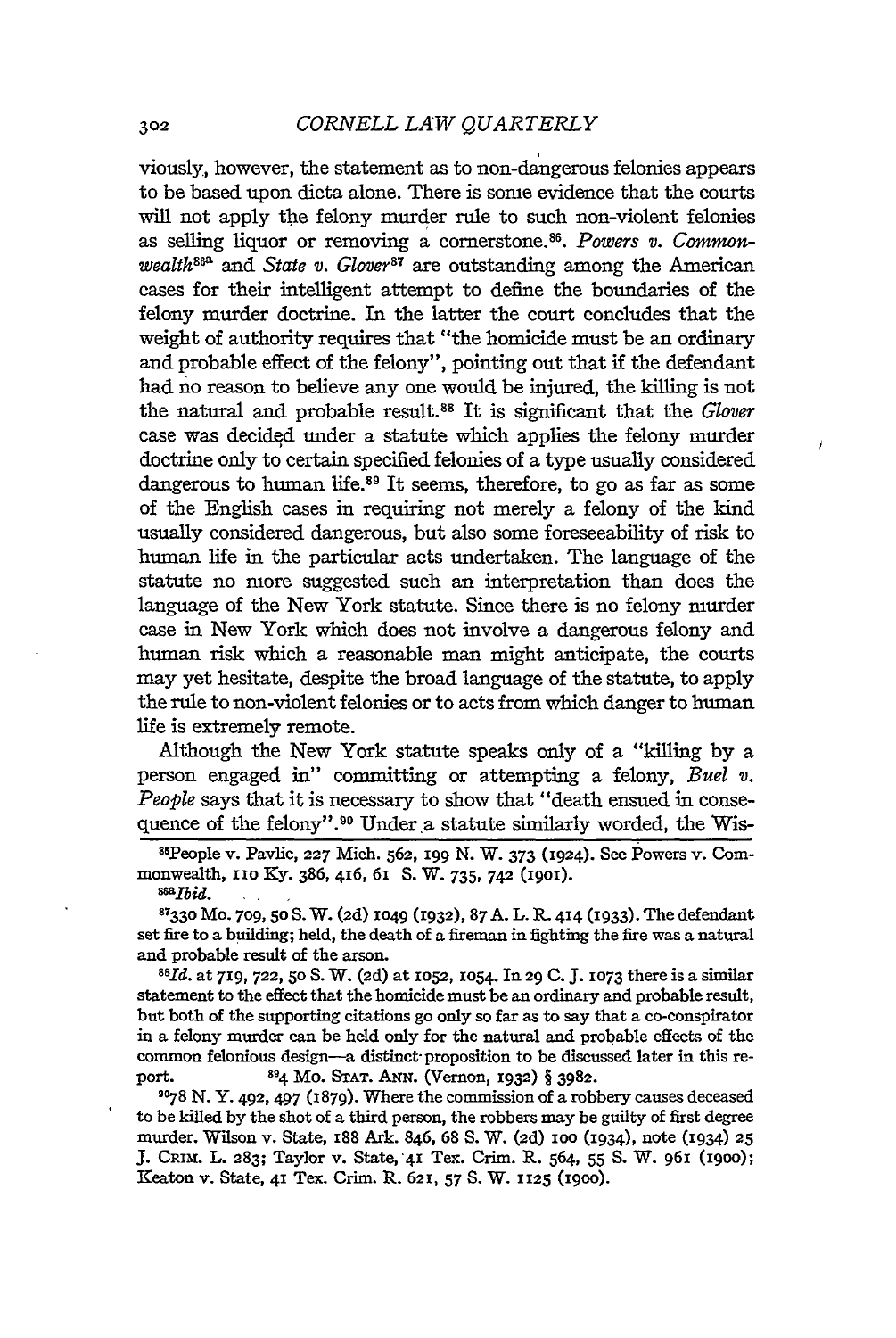consin court refused to consider the felony murder rule in connection with the death of a family in a fire alleged to have been caused by defendant while attempting rape, declaring that "the felony committed must have some intimate and close relation with the killing and must not be separate, distinct, and independent from it."<sup>91</sup> In Texas, where driving while intoxicated is made a felony, one who was driving while intoxicated when a fiat tire causes his car to swerve into a ditch and kill somebody was not considered subject to a charge of felony murder.<sup>92</sup> These cases suggest the rather extreme decision of *Regina v. Horsey,9 <sup>3</sup>*where a person committing arson was not held responsible for the death of a tramp who entered the enclosure after the fire had been set, on the ground that the intervening act of the tramp had broken the causal chain.

Since the *Buel* case, the New York courts have not spoken in terms of causation, but have looked to see whether the homicide occurred while the defendant was "engaged in the commission of, or in an attempt to commit a felony" as required by the terms of the statute. The problem of causation seems to be chiefly a question of the duration of the felony or attempt. Only killings committed during the period between the inception of the attempt to commit the felony and the consummation of the felony or the frustration and abandonment of the attempt will be treated as felony murders.<sup>94</sup>

The question of when the perpetration of the felony has ceasedby completion or abandonment of the undertaking-is constantly being litigated before the Court of Appeals.<sup>95</sup> Convictions for felony murder have been reversed when the evidence showed that at the time of the homicide defendant was no longer engaged in the assault upon a third person which was the underlying felony relied on by the prosecution.<sup>96</sup> Likewise, in connection with burglaries and robberies, which create the most vexing problems and are most often appealed, it has been held error to submit the theory of felony murder where it

<sup>95</sup>The question of when the felony may be said to have begun-that is, when the plan has progressed far enough to constitute an attempt-is fully discussed in People v. Sullivan, **I73** N. Y. **122, 65** N. *B.* 989 (19o3) and People v. Sobieskoda, **235** N. Y. **411, 139** N. **E. 558 (1923).**

9 6People v. Marendi, **213** N. Y. 6oo, **107** N. **E.** io58 (1915); People v. Moran, 246 N. Y. ioo, **158** N. **E.** 35 **(1927);** Hoffman v. State, 88 Wis. 166, *59* N. W. **588** (1894).

<sup>9</sup> Pliemling v. State, 46 Wis. 516, i **N.** W. **278 (1879).**

<sup>9</sup>Burton v. State, **122** Tex. Crim. App. 363, **55 S.** W. **(2d) 813** (1932). **<sup>933</sup>**Fost. **&** F. **287** (1862). <sup>4</sup>

People v. Ryan, **263 N.** Y. **298, 189 N. E. 225 (1934),** note **(1934) 25 J.** CRIM. L. **283.** See editorial, *Necessity for the Continuance of the Underlying Crime, N. Y,* L. **J.,** Feb. **9, I, 1935,** at **722,** 746. 95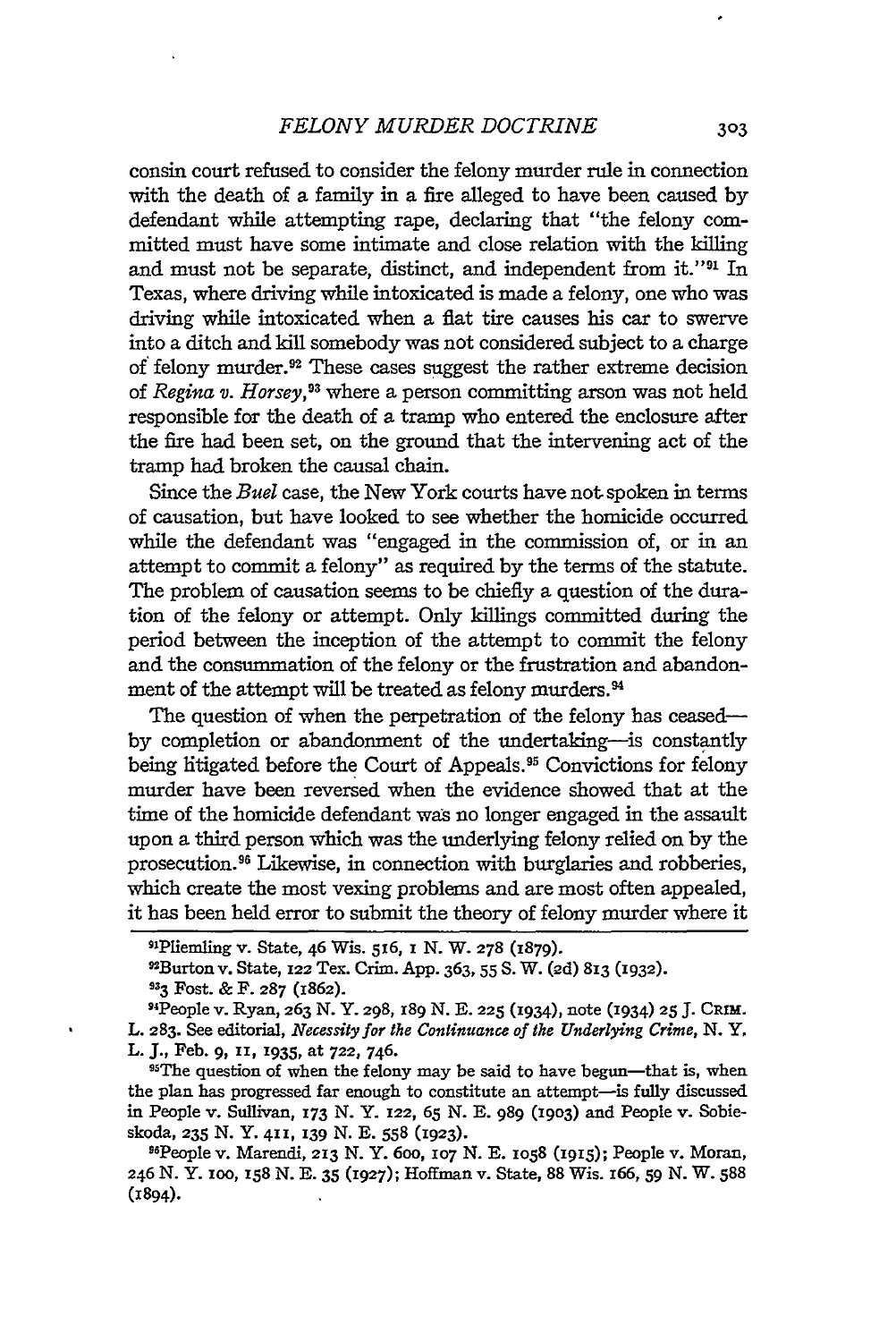is clear from such facts as departure from the premises and abandonment of the loot that the defendant was no longer engaged in the commission of a felony when the killing occurred.<sup>97</sup>

While it is possible to have situations where only one conclusion can be drawn as to whether or not the homicide took place during the commission of the felony, the instances where a trial judge may charge the point as a matter of law are exceptional.98 Normally the question is for the jury; and where under any reasonable interpretation the facts might support a belief that the underlying felony had been consummated or abandoned, it is error not to submit this possibility to the jury.99 The instruction in such a case should point out generally:

"That the killing to be felony murder must occur while the actor or one or more of his confederates is engaged in securing the plunder or in doing something immediately connected with the underlying crime (Dolan v. People,  $64$  N. Y.  $485$ ); that escape may, under certain unities of time, manner and place, be a matter so intimately connected with the crime as to be part of its commission (People v. *Giro,* **197** N. Y. **152);** but that where there is no reasonable doubt of a complete intervening desistance from the crime, as by the abandonment of the loot, and running away, the subsequent homicide is not murder in the first degree without proof of deliberation and intent. (People v. Marwig, **227 N.** Y. **382). " "1°**

Presence on the premises is important as indicating that the criminal was still engaged in the original crime.<sup>101</sup> But it is not conclusive. Where the defendant had been captured in the attempted robbery and had been handcuffed, his subsequent firing of a gun on the premises was held not to have occurred in the commission of the felony.<sup>102</sup> On the other hand, merely leaving the premises is not sufficient to

"People v. Smith, **232** N. Y. 239, **133** N. **E.** 574 **(1921);** People v. Collins, **234** N. Y. 355, **137** N. **E. 753** (1922); People v. Walsh, **262** N. Y. I4o, 186 N. **E,** 422 (I933); People v. Ryan, **263-N.** Y. 298, 189 N. **E. 225 (I934).**

1'0 People v. Walsh, **262** N. Y. **14o,** 148, 186 N. **E.** 422, **424 (1933).**

<sup>101</sup>People v. Dolan, 64 N. Y. 485 (1876); People v. Myer, 162 N. Y. 357, 56 N. **E. 758** (igoo); People v. Michalow, 229 N. Y..325, **128** N. **E. 228** (1920).

102 People v. Smith, **232** N. Y. **239, 133** N. **E.** 574 (1921).

<sup>&#</sup>x27; T People v. Young, **40** Misc. **256,** 8I N. Y. Supp. **967 (19O3);** People v. Huter, 184 N. Y. **237, 77** N. **E. 6 (19o6);** People v. Marwig, **227** N. Y. **382, 125** N. **E** .535 **(i919).** In a lucid dissenting opinion in Commonwealth v. Dorris, 8 Pa. D. **&** C. **210** (Ct. of Oyer and Terminer, **1926),** Gordon, Jr., J. reviews the New York cases with approval and suggests that a distinction has been drawn between attempted escapes from the actual scene of the crime and flight after an escape has been effected. **Cf.** People v. Giro, **197** N. Y. **152, 9o** N. **E.** 432 **(19io),** with People v. Marwig, *supra.* <sup>9</sup> People v. Walsh, **262** N. Y. **I4O,** i86 N. **E. 422** (I933).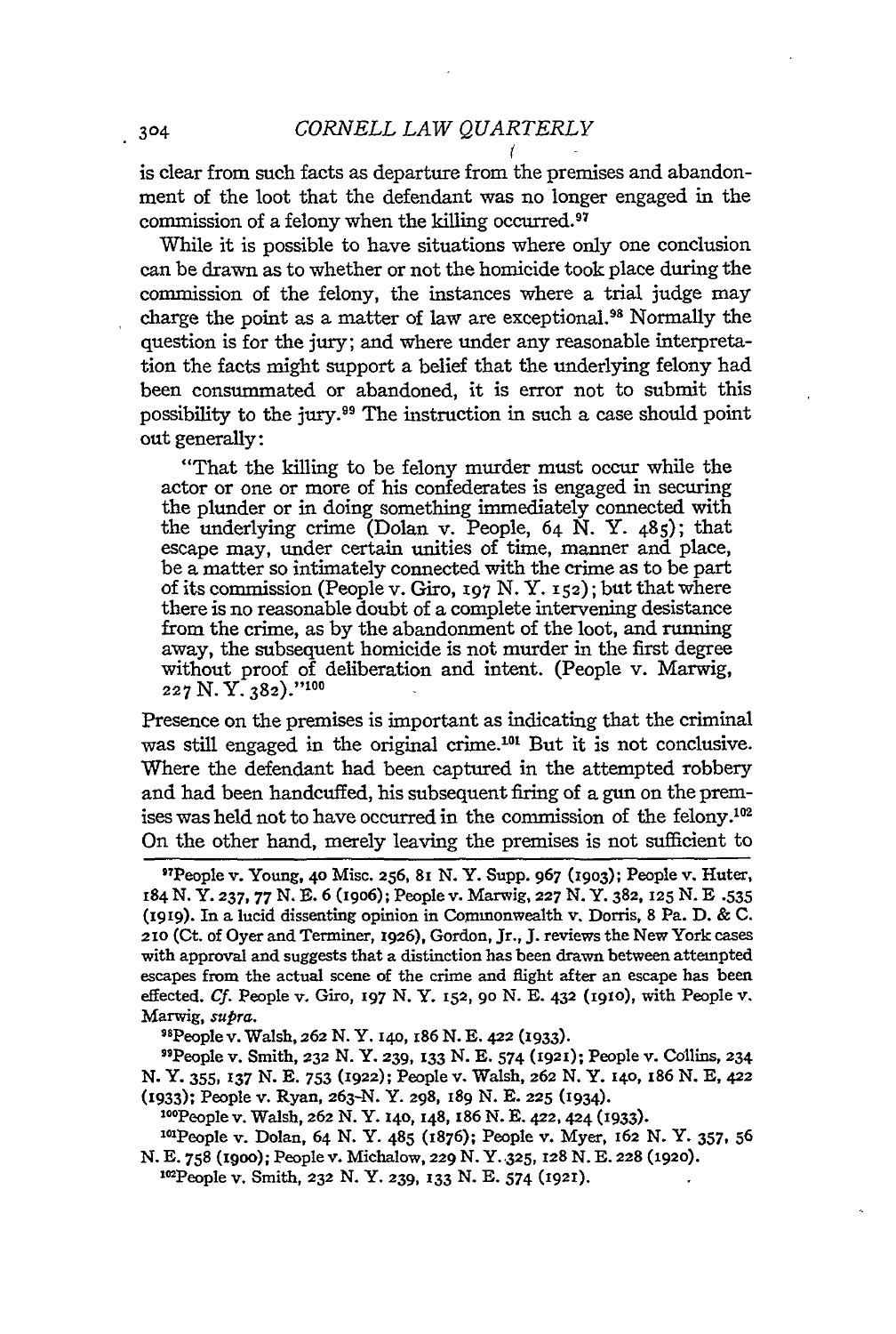clear the defendant of the felony. Where his accomplice remains upon the premises and a killing occurs, defendant is held for this natural result of the criminal scheme which he helped to initiate; it may be too late to retire.<sup>103</sup> Or the defendant might have been entirely outside the building when he shot and still have been engaged in the robbery, if he was getting away with the loot or was doing anything to aid his confederates in getting away with it.<sup>1</sup>

By setting narrow limits to the time during which a felony may be considered in progress, New York has substantially reduced the applicability of the stringent felony murder rule. Not all states have been so lenient. In a few jurisdictions if the killing is so closely connected with the robbery as to be part of the *res* gestae, it is considered part of the felony, even though it occurs during flight and after defendant had abandoned the loot and left the building.<sup>105</sup> The Pennsylvania courts have gone so far as to convict of felony murder a robber who was arrested as he attempted to flee and whose companions, having abandoned the property, later shot a policeman while trying to make good their own escape.<sup>106</sup> Where the robbers have not relinquished the property in their flight, the courts generally, including the New York courts, are inclined to consider the felony still in prog $res.107$ 

# RESPONSIBILITY **OF** THE ACCOMPLICE IN THE UNDERLYING FELONY FOR THE **ENSUING** HOMICIDE

A large number of decisions in New York hold that a person who engages in a felony in the commission of which one of his confederates causes the death of a human being shares that confederate's responsibility for the homicide. The courts follow three different lines of reasoning in attaining this result:

i. Some cases proceed on the theory that "the penal responsibility

*court noted in* **(1927)** 4o HARV. L. REV. **65I.** See Commonwealth v. Lawrence, **282** Pa. **128, 132, 127** At. 465, 467 (1925). In general the attitude of the New York Courts is said to prevail, and escape and flight after abandonment of the loot are not normally to be considered part of the perpetration of the felony. See notes **(1933) 24** J. CRIM. L. **598,** (19o4) 63 L. R. A. **360-372.**

*107 Supra* note **104.** State v. Habig, IO6 Ohio St. **151, I40** N. E. **195 (1922);** State v. Daniels, **119** Wash. 557, **205** Pac. **1054 (1922).**

<sup>2</sup> 03 People v. Nichols, **23o** N. Y. **221, 129** N. E. 883 **(1921).**

<sup>&#</sup>x27; 04 People v. Huter, 184 N. Y. **237, 77** N. E. 6 (igo6); People v. Udwin, **254** N. Y. **255,** 263, **172** N. E. 489, 492 **(1930);** People v. Butler, **254** N. Y. 624, **173** N. E. 894 **(1930)**; People v. Walsh, 262 N. Y. 140, 148, 186 N. E. 422, 424 **(1933).** <sup>105</sup> Conrad v. State, 75 Ohio St. 52, 78 N. E. 957 (1906), *citing*, Bissot v. State,

<sup>53</sup>Ind. 4o8 (1876) and Francis v. State, **104** Neb. 5, **175** N. W. **676 (I919).** 1'6Commonwealth v. Doris, **287** Pa. 547, **135** Atl. **313 (1926),** *opinion of lower*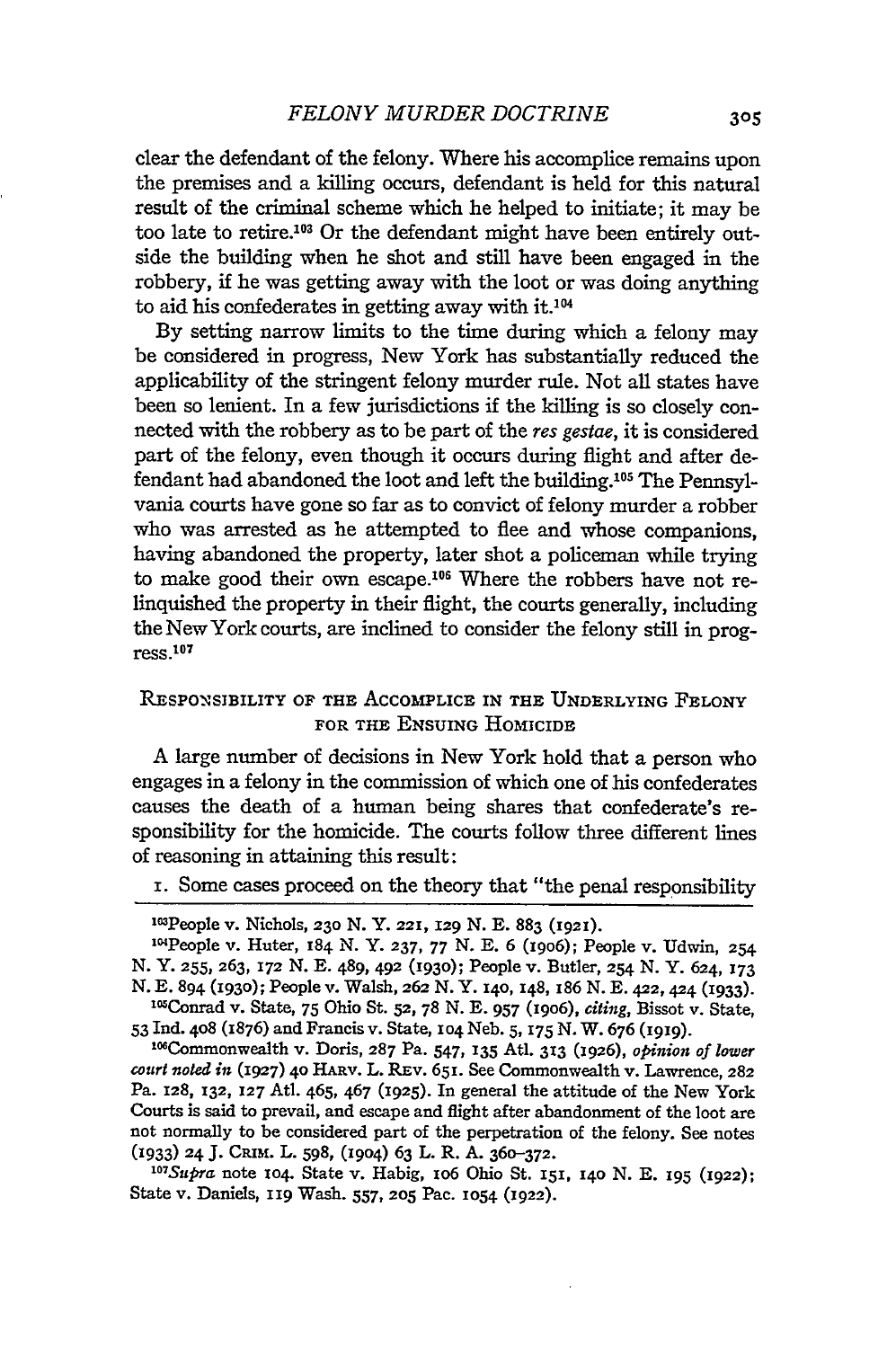for the killing of a human being 'by a person engaged in the commission of, or in an attempt to commit a felony' **...** by statute extends to all concerned in the felony or 'attempt to commit a felony'... $"^{108}$ While Section **1044** of the Penal Law in terms refers only to the person who actually does the killing, Section 2 reads:

"A person concerned in the commission of a crime, whether he directly commits the act constituting the offense or aids and abets in its commission, and whether present or absent, and a person who directly or indirectly counsels, commands, induces or procures another to commit a crime is a 'principal'."

#### Hence,

**"...** it is immaterial whether one or all of the conspirators intended to use force, whether they were armed or unarmed, whether one or all were actually present when the murder was committed. The design to effect death is not an element of the crime. If in fact, one did kill 'while engaged in the commission of a felony', all are guilty of murder in the first degree."<sup>109</sup>

2. In another group of decisions the court is not content to rely upon the statute alone, but rests the liability of those who collaborated in the underlying felony upon the principle that all who engage in a conspiracy to commit an unlawful act are responsible for the natural and probable results of their common undertaking.<sup>110</sup>

3. The third group embraces a theory which is really not part of the felony murder doctrine, but which is regularly confused with it because the defendants were at the time of the homicide engaged in a felony and because, in addition, felony murder may have been presented' as an alternative theory. In these cases all the conspirators are held equally guilty because their common design included an actual intent to kill if necessary to attain their objects or because the homicide was "a natural result of a conspiracy or plan mutually to resist and overcome any opposition to escape."<sup>111</sup> Here their responsibility rests not upon their participation in any felony, but upon an actual intention in one or all to take a life.<sup>112</sup>

"'People v. Walsh, **262** N. Y. i4o, 148, 186 N. **E. 422,** 424 **(1933).**

n2Ruloff v. People, 45 N. Y. **213 (187);** People v. Wilson, 145 **N.** Y. 628, 4o N. **E. 392** (895); People v. Marwig, **227** N. Y. **382, 125** N. **E. 535 (1919);** People

306

<sup>1</sup> 08 Peoplev. Ryan, **263 N.** Y. 298, **302, 189 N. E. 225,226** (1934).

**<sup>\*&#</sup>x27;1People** v. Michalow, 229 **N.** Y. **S25, 330, 128** N.E. 228, 230 (1920).

nOPeople v. Giro, 197 N. Y. **152, 9o** N. E. 432 **(191o);** People v. Friedman, **205** N. Y. 161, **98** N. E. 471 (1912); People v. Giusto, **2o6** N. Y. 67, 99 N. E. **190** (1912); People v. Nichols, 23o N. Y. 221, **129** N. E. 883 (1921); Peoplev. Collins, **234 N. Y.** 355, **137 N. E. 753 (1922);** People v. Udwin, **254 N.** Y. **255, 172 N. E. 489 (1930).**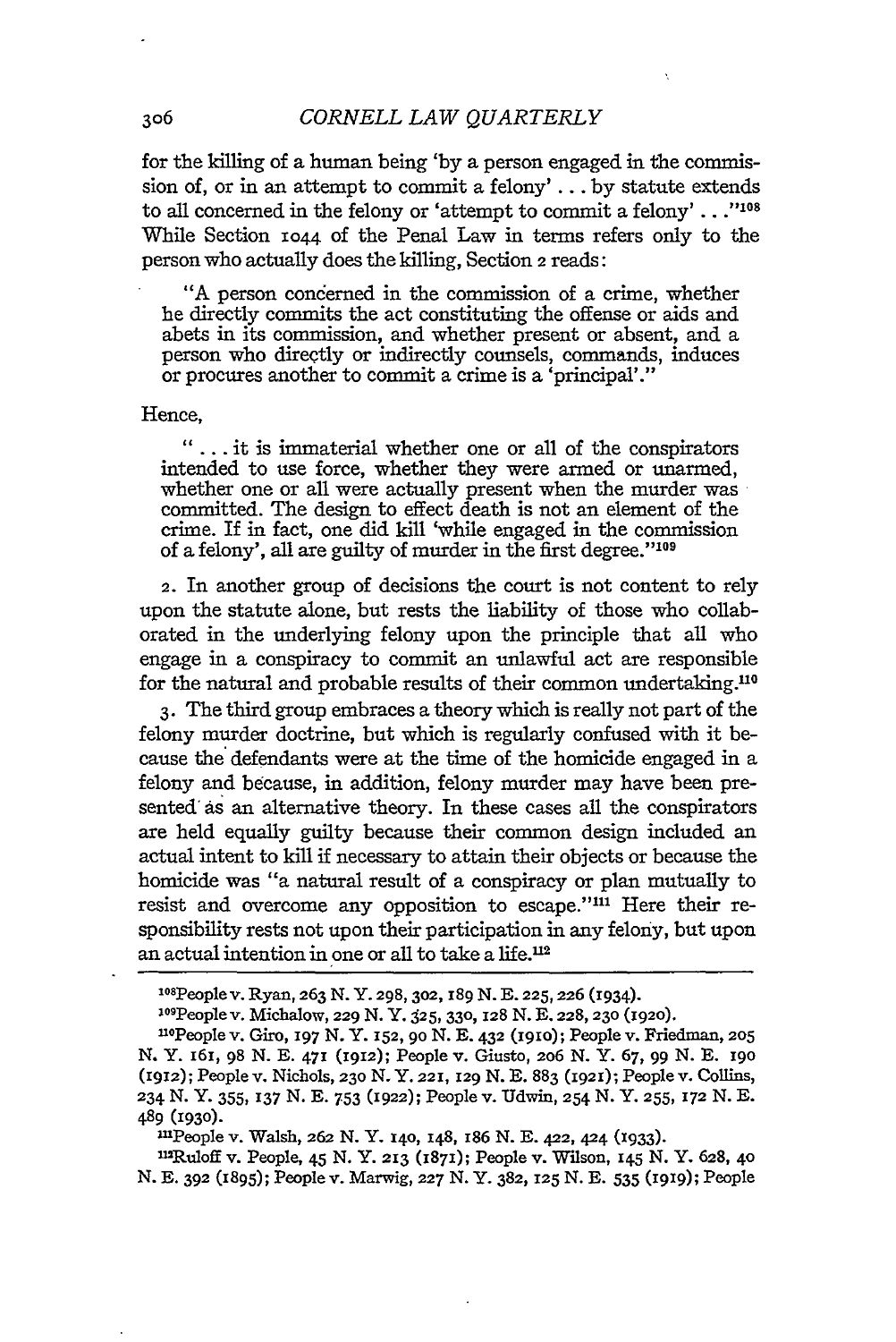It should not be overlooked that, under any of these theories, the accomplice in the felony is responsible, as at common law, for only those acts of his associate which are committed in pursuance to the common design, and not for any independent excursions distinct from the joint undertaking. To illustrate:

"If A and<sup>1</sup>B start out together with the design to kill C and while that design exists, B kills D as a separate and distinct act not as part of the offense designed against C, A is not guilty of the crime of murder in the first degree, or of any crime, merely because he has murder in his heart, directed at C at the time of such killing."<sup>113</sup>

As in New York, the accomplice in the felony everywhere finds great difficulty in escaping the consequences of a killing perpetrated by his associates in the prosecution of a common design. The usual jargon is that of conspiracy-either a conspiracy to commit an unlawful act the natural and probable result of which is homicide (class **2** above) or a conspiracy to aid each other to the extent of killing if necessary (class 3 above).<sup>114</sup> The word "conspiracy" in connection with the felony murder doctrine is used in a rather limited sense.

"Conspiracy itself is not a felony. It is but a misdemeanor. Each conspirator is liable, however, for the acts of every associate done in the effort to carry the conspiracy into effect. If, therefore, the conspiracy be to commit a felony of such a nature as burglary or robbery, if by one conspirator that felony is actually committed or attempted, if in the course of it a person is killed, every conspirator is guilty of murder."<sup>115</sup>

The "conspiracy" reasoning has led to the following rules:

i. If there is a joint undertaking to commit a felony, all of the conspirators are equally responsible for at least those homicides committed by one of their number in carrying out the felonious purpose which are the natural and probable result of the undertaking.

13 People v. Sobieskoda, **235 N. Y. 4II, 416, 139** N. E. 558, **560** (1923).

"4 For a long note and extensive collection of cases on homicide in carrying out an unlawful conspiracy, see **(1905) 68 L.** R. **A. 193.**

' 15 Peoplev. Collins, **234 N. Y. 355,36o, 137 N. E. 753,755 (1922).**

v. Sobieskoda, **235** N. Y. **411, 139** N. **E.** 558 (1923); People v. Emieleta, **238** N. Y. x58, 144 **N. E.** 487 (1924).

The theory upon which the court is proceeding is not always clear, and a certain amount of overlapping will be found within the divisions listed above. The following cases likewise hold the confederates in the felony guilty of the felony murder, but do not explain their grounds sufficiently to warrant classification: People v. Flanigan, **174 N. Y. 356, 66 N. E. 988 (1903);** People v. Madas, **2oI N.** Y. 349, 94 **N. E. 857 (i9 'I);** People v. Fisher, *249* **N. Y. 419, 164 N. E. 336** (1928); People v. Martone, **256 N. Y.** 395, **176 N. E.** 544 **(1931).**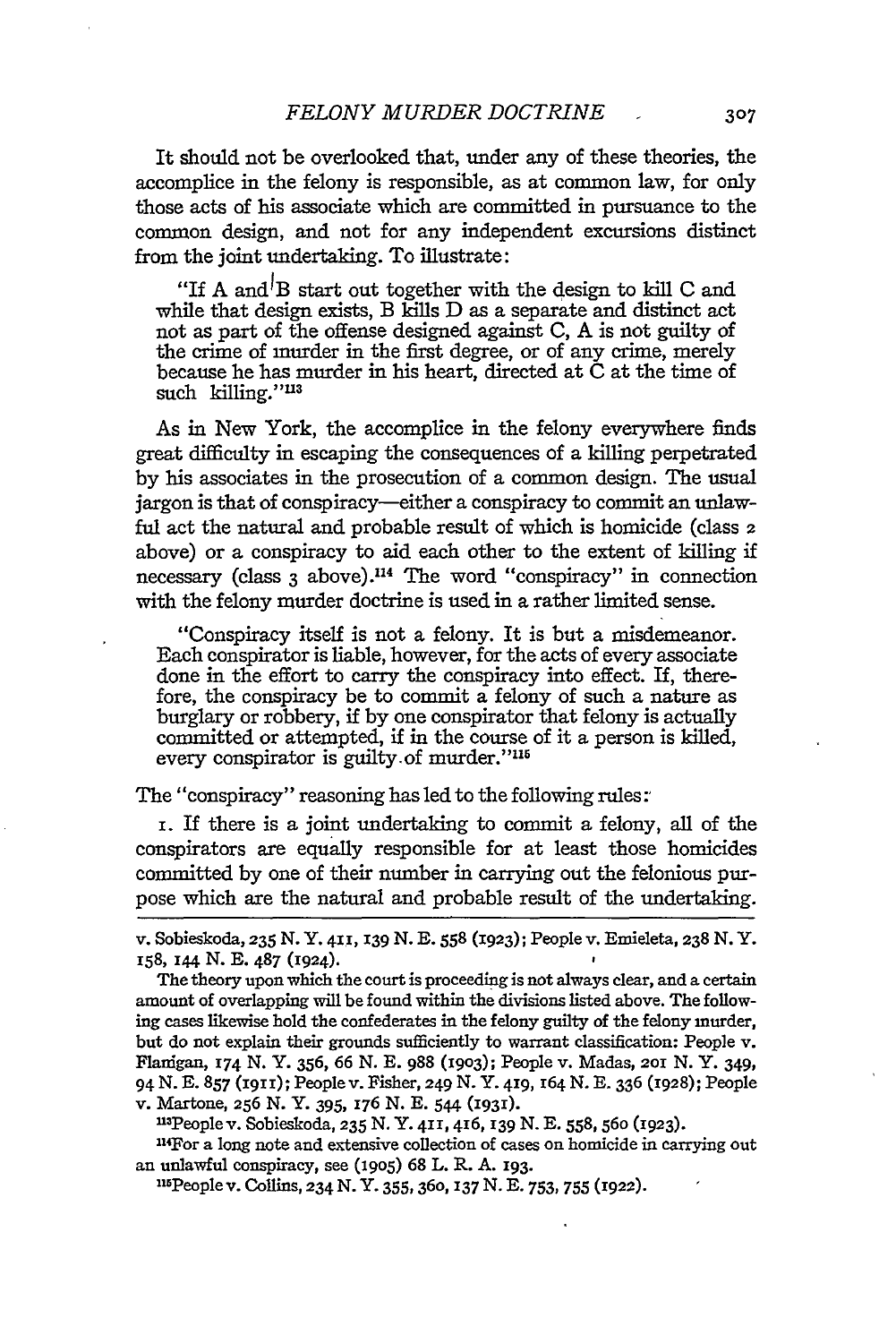**All** are guilty of felony murder.116 "An express agreement **by** intending robbers not to kill in carrying out a plan of robbery would not save any of the conspirators from responsibility for a homicide **by** one of them in committing or attempting to commit the robbery, **if** such killing was the natural and probable result of the robbery or attempt to  $\text{rob.}$ "117

**2.** If there is a joint undertaking to commit a felony and also to aid each other in escape, all are responsible for those homicides committed in the course of the felony or of the escape which are the natural and probable result of the common venture. If the killing occurred in the course of the felony, it is felony murder in all. If in the escape, all are guilty of the same crime as the actual killer, whether that be first degree murder, second degree murder, or manslaughter.118 If, however, the conspiracy included an intent to kill if necessary in carrying out its object, all will be guilty of deliberate and premeditated murder.<sup>119</sup> A combination for escape cannot be inferred from the combination to do the original wrong, 20 but the mere fact of combined effort or resistance is sufficient to support a finding by the jury that escape was part of the common enterprise.<sup>121</sup> The conspiracy to **kill,** with sufficient deliberation and premeditation

11Williams v. State, **8I** Ala. **I,** *1* **So. I79** (1886); People v. Olsen, **8o** Cal. **<sup>122</sup>** (1889); Lamb v. People, **96 Ill. 73** (188o); see note (1927) **6** L. **R.A. (N.S.) 1154.**

"'People v. Friedman, **2o5 N.** Y. **I6I,** 165,98 **N. E. 471, 473 (1912).** Sometimes this rule is stated without the qualification that the killing be the natural and probable result. People v. Vasquez, 49 Cal. 56o, **563** (1875); **i MITCHIE,** Homr-**CIDE (1914) 53.** Occasional cases can be found which hold that all who engaged in the felony are guilty of the homicide committed **by** one of them and which yet use neither the term "conspiracy" nor the phrase "natural and probable result." State v. Shelledy, **8** Iowa **477 (1859);** Brennan v. People, **15 Ill. 511 (1854);** Hanna v. People, **86 Ill. 243 (1877).**

<sup>118</sup>The conspiracy doctrine was carried to a questionable extreme in State v. Terrell, **175** La. **758, 144 So. 488 (1932),** where all who joined a conspiracy to rob and to divide the spoils were held guilty of murder, though the killing was done **by** parties in flight several blocks from the scene of the crime, and though the loot was being carried off in another direction. The court approved a charge that if the conspiracy was not only to rob, but also included and extended to a division of the spoils, then "any act or declaration of one of the conspirators performed or done after the robbery, but before a division or disposition of the proceeds of the robbery had taken place between the conspirators, is binding upon all the conspirators, and the act of one is the act of all." The case is criticized in note (1933) **18 CORNELL LAW QUARTERLY** 439.

"19 People v. Pool, **27** Cal. **573** (1865); State v. Klein, **97** Conn. **321, i16** Atl. **<sup>596</sup>(1922);** English v. State, 34 Tex. Crim. R. **190, 30 S.** W. **233 (1895);** State v. Morgan, **22** Utah 162, **61** Pac. **527 (I9OO).** <sup>1</sup>

2People v. Knapp, **26** Mich. **112** (872); Frank v. State, **27** Ala. **37 (x855).** <sup>12</sup> Commonwealth v. Brown, **9o** Va. **671, 19 S. E.** 447 (1894).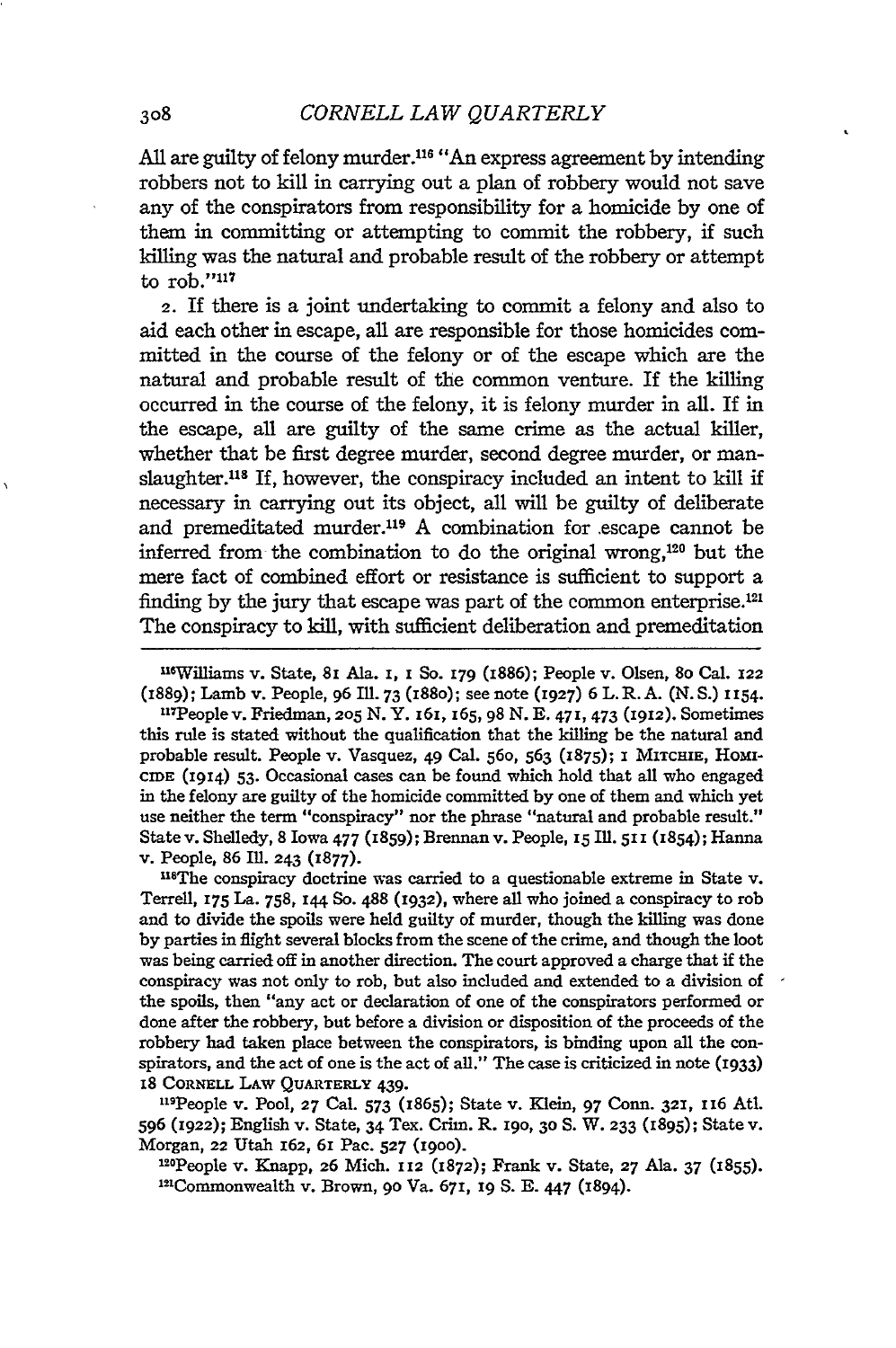for first degree murder, may be formed in the course of the escape.122

**3.** In a few jurisdictions all parties to a conspiracy to commit a felony, whether or not the common design included escape, will be held guilty of felony murder even where the homicide occurred during flight, providing it was so closely connected with the felony as to be part of the res gestae. $123$ 

Without casting doubt upon the general rule that conspirators are responsible only for the natural and probable results of their common design, a query may be interposed whether this qualification is appropriate where, as in New York, statutes  $(i)$  seem to make killings **by** a person engaged in a felony first degree murder even when it is not a natural and probable result of engaging in the felony. and  $(z)$  make all participants in a crime principals.<sup>124</sup> Suppose, for example, *A* and *B* conspire to commit the felony of concealing stolen goods. *A* negotiates with the thieves, and then *B,* in backing up his truck to unload the goods, accidentally kills a bystander. Certainly the death was not the natural and probable result of the common undertaking. Yet, if  $B$  could be held for felony murder, is there anything in the statutes to suggest that *A* could not?

Since convictions for felony murder seem confined almost entirely to undertakings which involved substantial risk to human life, limiting the liability of the conspirators to natural and probable results of their common undertaking has, in any event, little practical effect. Normally it adds nothing to the rule that the accomplice is responsible for only those acts of his associate which are committed in pursuance of the common design, and not for any distinct and independent acts.<sup>125</sup> But it may go far beyond this rule in cutting down the responsibility of the accomplice, as when it is interpreted to mean that only if the felony agreed to be done is dangerous or homicidal in its character, or if its accomplishment will necessarily or probably require the use of force and violence, will the participant in the underlying felony be responsible for a felony murder committed by one of his confederates.<sup>126</sup> A court taking this position must

**PENAL** LAW §§ **1044, 2.**

inState v. Keleher, 74 Kan. 631, **87** Pac. **738** (19o6).

<sup>128</sup>Lamb v. People, 96 Ill. 73 (1880), where defendant was not held responsible for a homicide committed **by** his fellow conspirator while engaged in carrying out their common undertaking, the felony of concealing stolen goods.

inFrancis v. State, **104** Neb. **5, 175 N.** W. **676 (I919);** Territory v. McGinnis, Io N. **M. 269,** 61 Pac. **208** (1goo); Brooks v. Commonwealth, 61 Pa. **352** (1869). The law of New York seems to be in accord with the propositions stated in this paragraph. Ruloff v. People, 45 N. Y. **213** (1871); People v. Marwig, **227** N. Y. **382,** 125 **N. E.** 535 (1919). InConrad v. State, 75 Ohio St. **52, 78 N. E.** 957 (19o6). **<sup>124</sup>**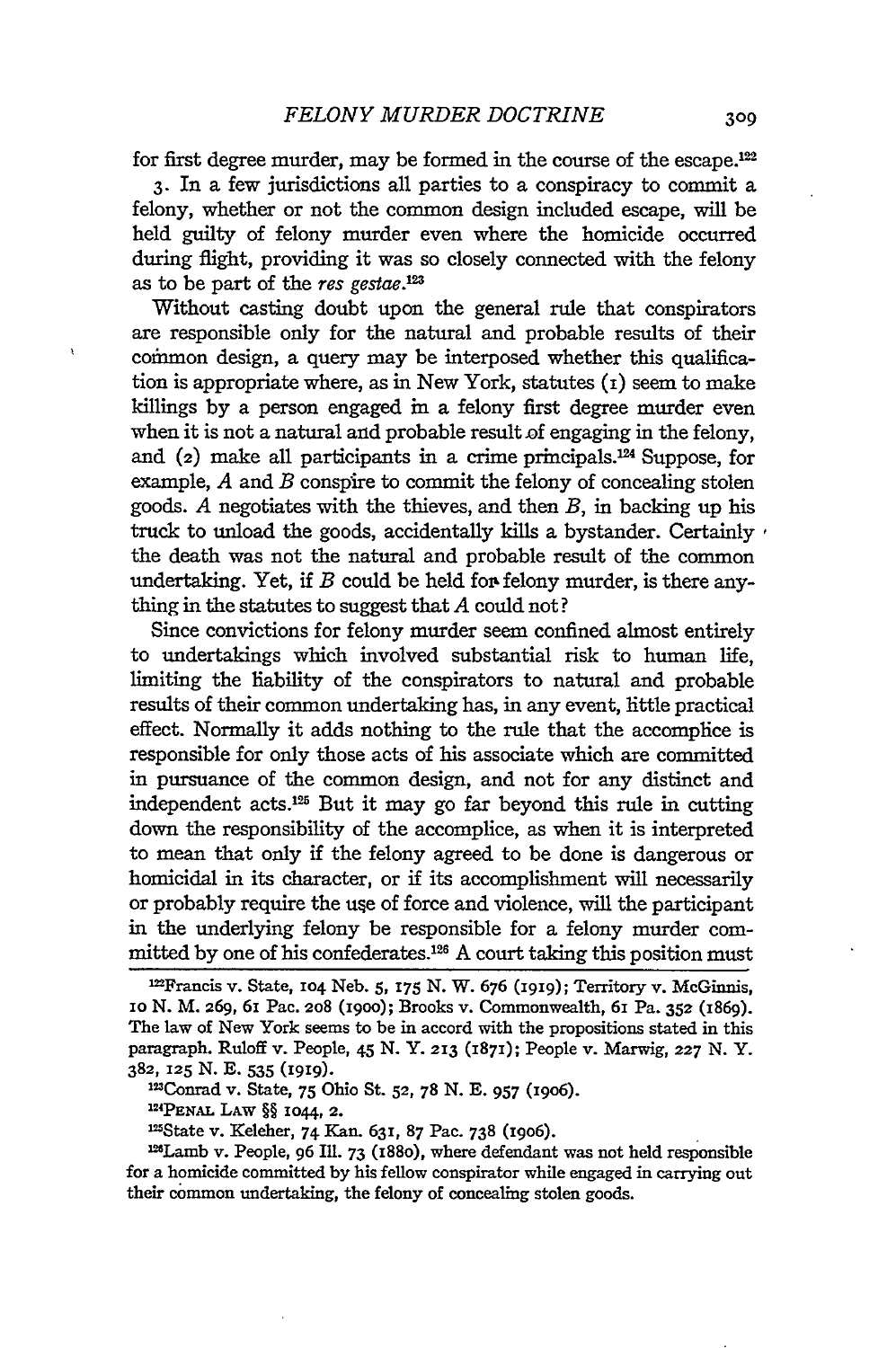#### **310** *CORNELL LAW QUARTERLY*

either progress therefrom to the view that the entire felony murder doctrine applies only to felonies involving danger to human life, or create an apparently unwarranted distinction between the killer and his accomplices in the underlying felony.

#### SoME MISCELLANEOUS RULES GOVERNING THE TRIAL

The common law form of indictment for murder may be used in a trial for felony murder.<sup>127</sup> The indictment is sufficient when it simply accuses the defendant of having killed the deceased "willfully, feloniously and with malice aforethought",<sup>128</sup> for this state of mind can be established at the trial by showing that the homicide occurred while the defendant was engaged in the commission of another felony,'2' on the theory that the malicious and premeditated intent to perpetrate one kind of felony is by implication of law transferred from such offense to the homicide which was actually committed. <sup>130</sup> Because of this conception that the function of the independent felony is merely to supply the requisite state of mind for murder, it has been held that only the homicide need be proved by independent evidence. Thus a confession without corroborating evidence is sufficient to prove the underlying felony.<sup>131</sup>

Where cases are tried on the theory of felony murder, the court must submit to the jury the various forms or grades of homicide, unless the inculpatory facts are susceptible of the single interpretation that the accused either was engaged in an independent felony at the time of the killing or did not kill at all.<sup>132</sup> When the persons

28 People v. Giblin, **115** N. Y. 196, 21 N. **E.** io62 (1889); People v. Schermerhorn, 203 N. Y. 57, 96 N. E. 376 (1911).

129 People v. Conroy, 97 N. Y. 62 (1884).

130People v. Enoch, 13 Wend. 159, 174 (N. Y. 1834).

r'ePeople v. Lytton, **257 N.** Y. 3IO, **178 N.** E. **290 (193),** *cting memorandum opinions in,* People v. Hirsch, 254 N. Y. **570, 173** N. E. 870 (193o) and People v. Metelsld, **256** N. Y. 658, 177 N. E. i81 (1931). But see opinion of Crane, J. in People v. Joyce, **233** N. Y. **61, 134** N. E. 836 (1922), and critical note in **(1933)** 7 **ST. JOHN's** L. REv. **328.**

32People v. Van Norman, 231 N. Y. 454, **132** N. E. 147 (1921); People v. Koerber, **244** N. Y. 147, **155** N. **E.** 79 (1926); People v. Seller, 246 N. Y. **262, 158** N. E. 615 (1927); People v. Martone, 256 N. Y. 395, 276 N. E. 544 **(1931).** People v. Sullivan, **173** N. Y. 122, **65** N. E. 989 (I9O3), points out that the usual practice is to submit the case to the jury on both the theory of **a** killing with deliberate and premeditated design to take life and the theory of a killing in the commission of a

 $\mathbf{v}_\mathrm{c}$ 

<sup>&</sup>lt;sup>127</sup> The reasons for this rule are fully discussed in People v. Nichols, 230 N.Y. 221, 129 N. **E.** 883 **(1921),** which cites State v. Johnson, **72** Iowa 393, 34 N. W. 177 (1887); Statev. Meyers, 99 Mo. **107,** 12 S. W. 516 (1889); *Exparte* Dela, **<sup>25</sup>** Nev. 346, 60 Pac. 217 (1900); and Titus v. State, 49 N. J. L. 36, 7 Atl. 621 (1886) in accord.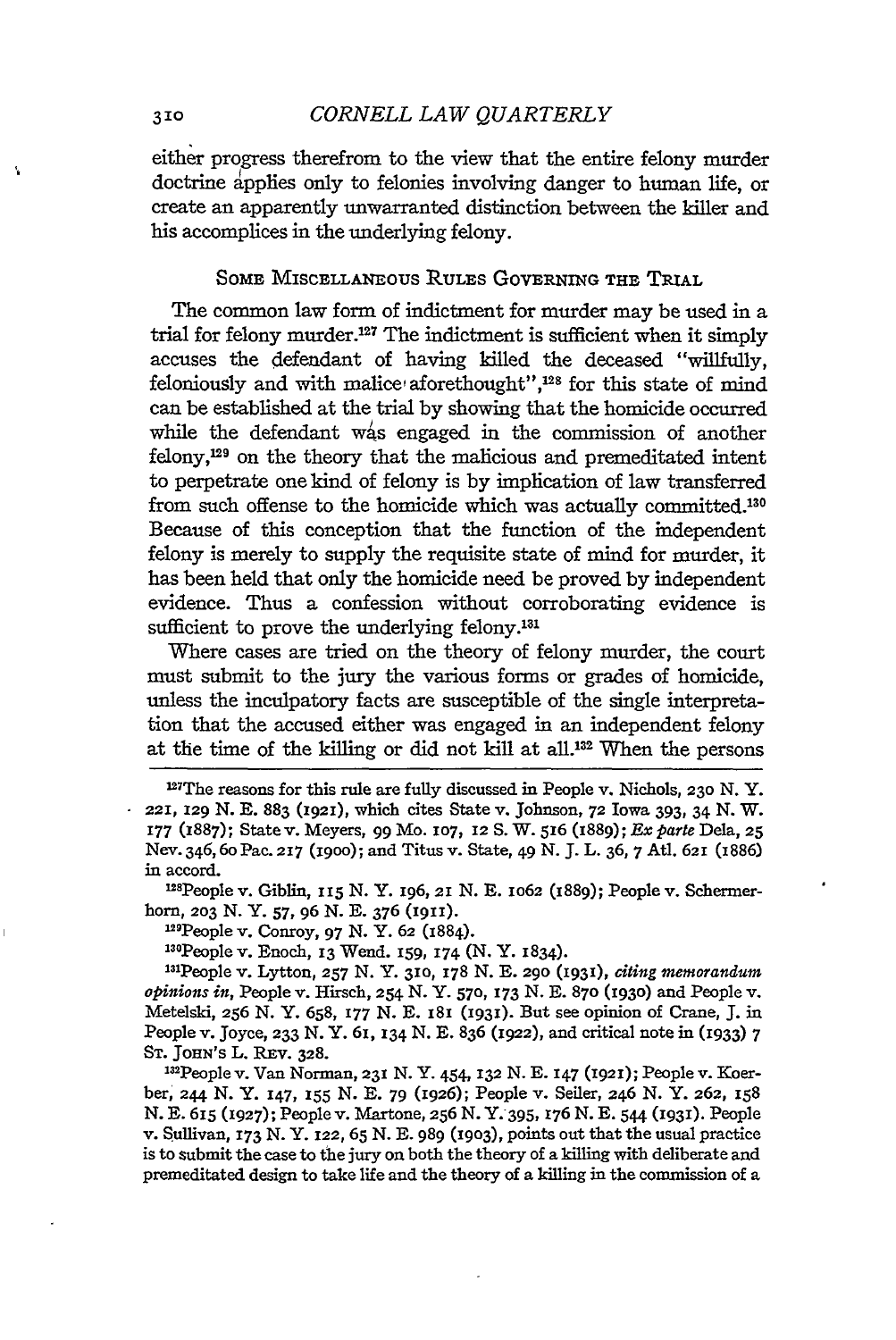who acted in the killing are on trial, exceptional conditions are required to warrant a refusal to instruct the jury as to its power to convict of a lower degree of the crime charged.<sup>133</sup> When, however, their accomplices in the underlying felony who were not otherwise involved in the homicide are on trial, a verdict of second degree murder or manslaughter would be erroneous, and the jury is to be instructed that its verdict must be a conviction of first degree murder or an acquittal.13 Although the law thus appears to treat the accomplice more harshly than the killer, there may be occasions when the distinction will work to the advantage of the accomplice. A jury, unable to bring in a verdict carrying with it a penalty less than death, may quail before the responsibility of condemning the accomplice to death and bring in a verdict of acquittal. In one case, where the jury was erroneously allowed to find an accomplice guilty of manslaughter, the defendant appealed and secured a new trial on the ground that he could be connected with the homicide only if he were proved an accessory to the robbery and, therefore, had to be found guilty of first degree murder or acquitted.<sup>135</sup>

#### OUTSTANDING PROBLEMS

This study of felony murder suggests the following problems of policy:

**x.** Should the felony murder rule be limited to certain enumerated felonies which normally involve danger to human life? Or should it be limited even more strictly to felonious acts involving a foreseeable element of human risk? Should anything be done to prevent the application of the New York felony murder doctrine to such extremes as the hypothetical situation in which a person in attempting to perpetrate grand larceny accidentally jabs with his pen somebody whom he is trying to deceive in connection with his scheme, causing blood poisoning to set in and death to result? Or can the courts be considered free under our present statutes, and can they be counted on, to incorporate the mollifying principles being developed in England?

2. Should the degree of the crime and the punishment for it be reduced, as in Wisconsin and Minnesota?

felony; and that there is no inconsistency between them, since a felony murder can be with or without a design to effect death. 13

<sup>1</sup> People v. Schleiman, **197 N.** Y. 383, **9o N. E. 950 (1910);** People v. Moran, **246 N.** Y. ioo, **102, I58** N. **E. 35, 36 (1927).** <sup>1</sup>

<sup>3</sup>Peoplev. Seiler, **246** N. Y. **262,** I58 N. **E. 615 (1927);** People v. Martone, **256** N. Y. 395, 176 N. E. 544 (1931).

*<sup>&</sup>quot;15 T1d.*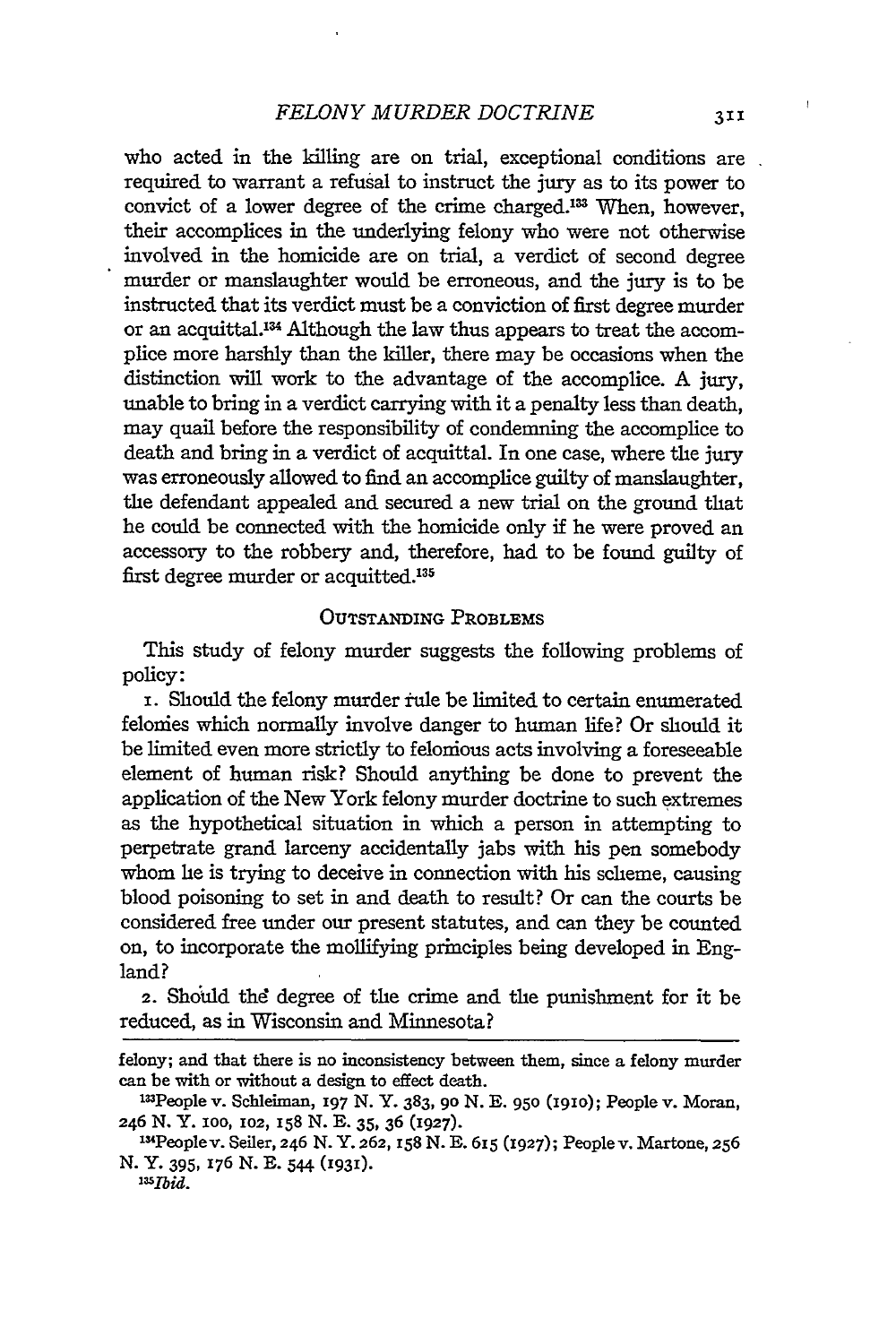3. Should the parties to the underlying, felony other than those who did the killing be freed from responsibility for felony murder and be subject to indictment only for the underlying felony? Or should they be held responsible for the homicide, but the degree of their offense be reduced? Have the courts by their frequent use of the phrase "natural and probable" limited the responsibility of the accomplice to those homicides which were within the foreseeable risks of the common venture? If, as the writers believe, the courts have not committed themselves to such a limitation, should it be written into the statutes?

4. Should a distinction be maintained between homicides by persons engaged in the commission of felonies and homicides by persons engaged in the commission of misdemeanors or civil wrongs? Or should honicides resulting from any kind of unlawful act involving substantial danger to human life be treated alike?

#### LIMITATION OF THE SCOPE OF THE FELONY MURDER DOCTRINE

In England there have been outcries against "the harsh, medieval and repulsive doctrine of constructive murder."<sup>136</sup> In the United States the felony murder doctrine (or "doctrine of constructive murder") has been rather placidly accepted, at least with reference to the person whose act caused the death. One writer who is vehement in his denunciation of the doctrine when it is applied to parties connected with the homicide only by participation in the underlying felony accepts the rule' without question in its application to the actual killer.<sup>137</sup> It is true that in the reported cases the person committing the homicide usually arouses little sympathy and seems to deserve severe punishment, while his associates in the underlying felony sometimes appear much less blameworthy. Where a felony is planned by means not dangerous to human life, and especially where there is an express agreement not to use violence, the infliction of the death penalty upon a conspirator whose associate kills somebody hardly satisfies the layman's formula of "making the punishment fit the crime". This situation suggests on its surface the necessity of limiting the application of the felony murder rule to the killer alone, or perhaps of modifying the rule so as to exempt the participants in the underlying felony under certain conditions and to reduce their punishment under others. In view of the statutes abolishing the common law distinctions between principals and accessories,<sup>138</sup> the creation of new differences in their treatment seems unwarranted

*lu"Constructive Murder"* (1929) 67 L. J. 450.

<sup>&</sup>lt;sup>137</sup>Eisenberg, *The Doctrine of Felony Murder in New York*, N.Y. L. J., Jan. 17, 18, 1935, at **296, 316. 13SB. g., N.** Y. PENAL LAW § **2.**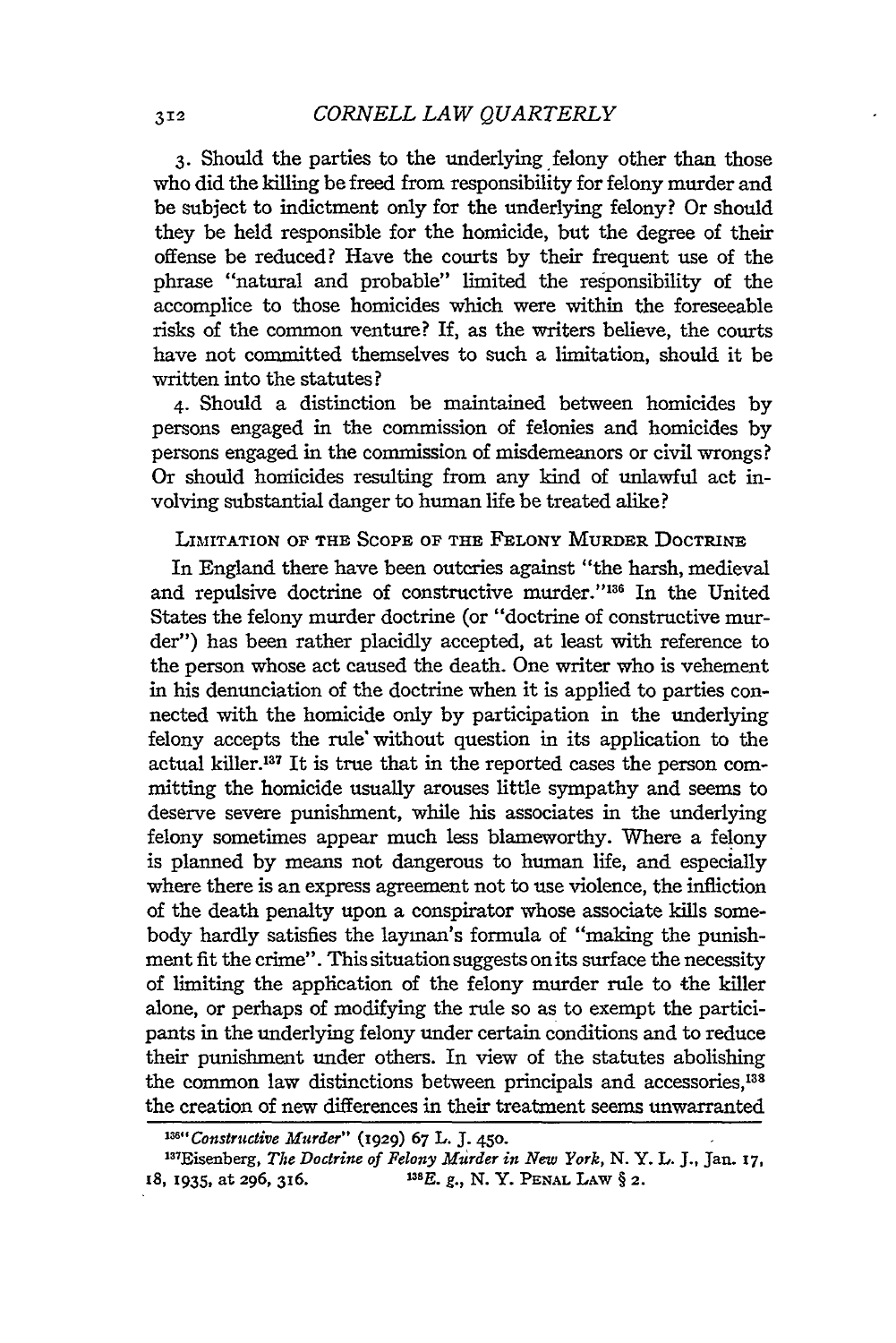and, furthermore, would not reach the fundamental objections to the present law of felony murder. A man who, unarmed, stages a hold-up by pretending to have a gun in his pocket and causes his victim to die of heart failure induced by fright should certainly be treated no worse than a robber who planned a similar hold-up, but whose accomplice, without his knowledge, brought along a gun and used it with fatal results. The remedy lies in another direction-in a redefinition of the felony murder doctrine in terms which would make it applicable only where the culpability of the defendant is such as would warrant the imposition of extreme penalties.

Little would be accomplished by a return to the New York statute of i86o, whereby unintended homicides became murder in the first degree only if committed "in the perpetration or attempt to perpetrate any arson, rape, robbery, or burglary, or in any attempt to escape from imprisonment." Although these felonies normally involve danger to human life, some of them may be undertaken, as is indicated by the various hypothetical cases already stated, without violence and without any recognizable risk of causing death. On the other hand, felonies normally harmless to life may be undertaken by highly dangerous means. Under such statutes, furthermore, technicalities arise which reflect no credit on the law, as in the recent Hauptmann case, where, in order to establish murder in the first degree, the state had to prove that the baby was killed during the short time that the defendant was engaged in a burglary, kidnapping not being one of the felonies specified in the New Jersey murder statute.

Progress lies in the direction taken by the English courts-in the limitation of the felony murder rule to felonious undertakings which involve physical violence or danger to human life. In 1878 and 1879 the English Criminal Code Commission devoted much attention to the subject of felony murder, and "the prevalent opinion seems to have been that cases of constructive murder should be limited to cases where the felonious act intended was cruel or more or less ejusdem generis with murder."<sup>139</sup> In their Draft Criminal Code, which was never adopted, the felony murder doctrine survived only in the proposition that a crime is murder "If the offender for any unlawful object does an act which he knows, or ought to have known, to be likely to cause death and thereby kills any person, though he may have desired that his object should be effected without hurting any one."'140 This definition, according to Judge Stephen, "repro-

*<sup>13&</sup>quot;Some Points on the Law of Murder* **(1903) 67 JUST.** P. **530, 531.**

*<sup>&#</sup>x27; 40 Ibid.* The "conspiracy" principle apparently would bring those who joined in the underlying unlawful design within the scope of this rule.